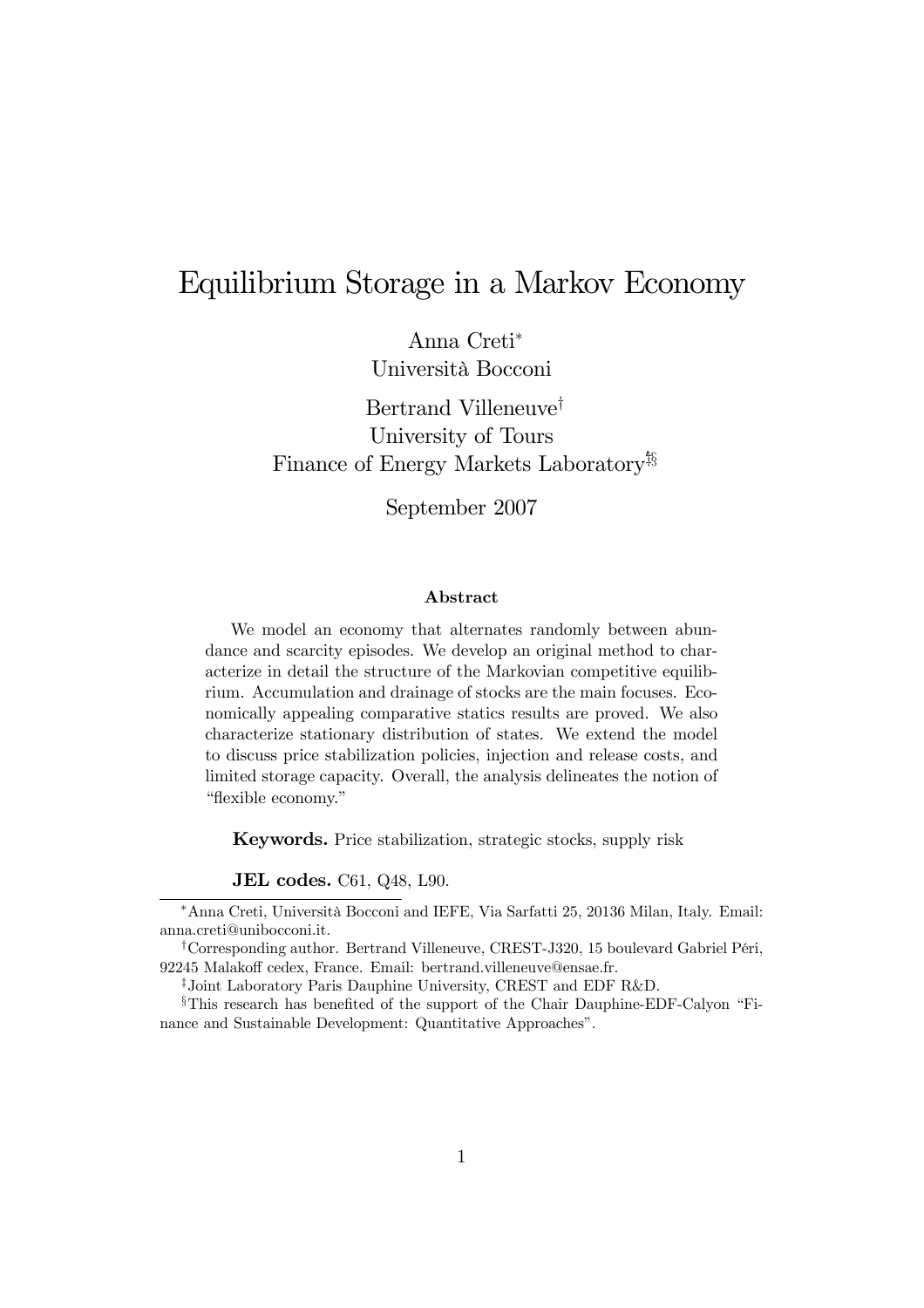# 1 Introduction

Storage models are hard to tackle. Even the simplest specification of the production and storage technologies leads to intractable equations. Most results involve proving existence and uniqueness of the equilibrium, together with some qualitative properties (prices are monotonic in stock and in storage cost, stockouts happen with positive probability and stocks have an upper limit). As far as simulation based econometrics (GMM estimators as in Deaton and Laroque, 1992, 1996) or the illustration of a theoretical possibility are concerned (convenience yield,<sup>1</sup> analysis of the Samuelson effect,<sup>2</sup> backwardation<sup>3</sup> as in Routledge et al, 2000), this is a suitable approach. Our aim is not to extend the existing models but rather to propose a simple case set in continuous time to facilitate the parameterization of shock persistence, and to characterize finely the behavior of the economy.

Our approach is innovative as it does not rely on fixed point methods, but directly constructs the equilibrium, assuming that agents observe the random occurrence of the so-called abundance and scarcity periods. We focus on a Markov economy, so the competitive equilibrium consists of price functions that only depend on the current state. We fully describe the dynamics of accumulation and drainage by means of a system of differential equations. Relying on the phase diagram, we identify a number of economic border conditions and prove existence and uniqueness of the equilibrium. Technically, we confront a Boundary Value Problem with conditions imposed on singular points.

In such an equilibrium, stocks are smoothly piled up in an abundance state and smoothly drained in a crisis state. The relationship between the state of the economy (the endogenous stocks and the exogenous random variable) and the price is informative about behavior of the economy. For example, we can see that the upper bound of the stocks is never reached in finite time and we can also evaluate the speed at which stocks are drained out. Besides such qualitative results, we provide comparative statics on the upper bound of the stocks and equilibrium price schedules with respect to all the parameters of the model.

<sup>&</sup>lt;sup>1</sup>The notion of convenience yield was introduced by the economists Kaldor and Working who studied the theory of storage. In the context of commodities, the convenience yield captures the benefit from owning a commodity minus the cost of storing it. The flow of benefits from storage (the reduction in production costs) drives a wedge between the price of a commodity today and its value in the future.

<sup>&</sup>lt;sup>2</sup>The Samuelson effect arises when, for a given commodity, forward price volatility declines with the contract horizon.

<sup>3</sup>Backwardation occurs when the price of a commodity for the actual period exceeds the price for future periods.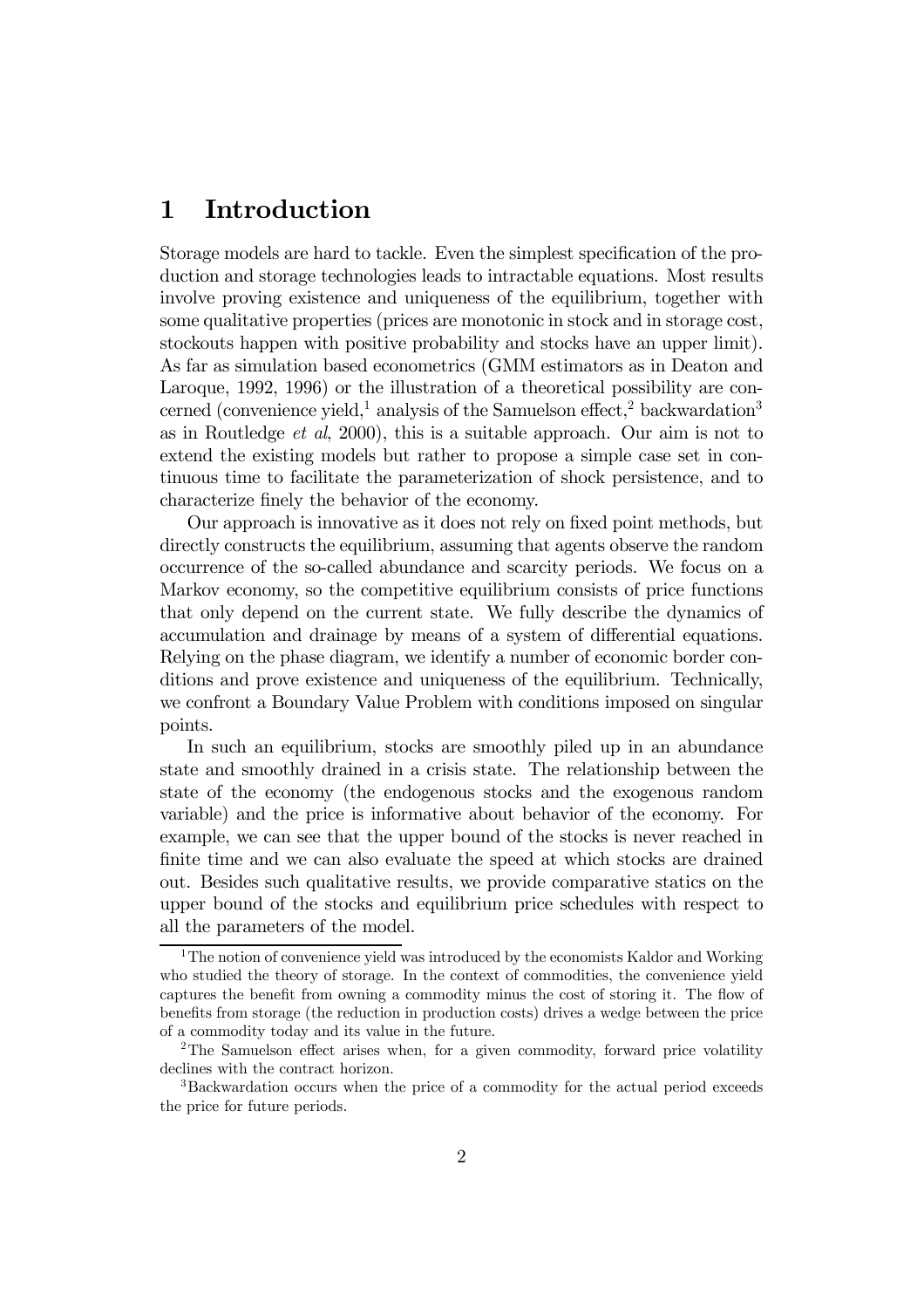Price functions give a logically complete picture of the equilibrium. Nevertheless, the characterization of the stationary distribution of states has an intuitive appeal as it directly informs as to where the economy is likely to be. The frequency of stockouts as well as the propensity of the economy to adjust stocks can thus be assessed. The stationary distribution is described by differential equations, which opens up the way to qualitative analysis and comparative statics. The dependency of the shape of the state density to the parameters is addressed.

Our model is motivated by two economic issues placed high on the European policy agenda. Storage as determined in response to persistent shocks is instructive for the energy policy debate about the role of gas or petroleum strategic reserves to manage supply disruptions, especially when dependency on foreign resources raises serious concerns. The existing theoretical literature on energy supply security, mostly inspired by the theory of exhaustible resources, considers either the extraction rate of one country when foreign import, though needed to complement national production, can suddenly default,4 or strategic behavior of consuming countries confronting oligopolistic or cartelized supply.<sup>5</sup> However useful these analyses may be for the long run, they ignore the question of how to reach any desired stock level and how to deal with uncertainty about the duration of supply disruption. Efficiency loss of recommended policies may be underestimated.

We also shed some light on the banking of  $CO<sub>2</sub>$  pollution permits, a financial mechanism whose application is being discussed in the context of the European Trading Scheme, i.e. a market-based approach to environmental control. A number of research works have already analyzed the role of uncertainty in emission permit markets, studying in particular the  $SO<sub>2</sub>$ banking mechanism allowed by the American Clean Air Act. Most results concern optimum individual strategy and not the equilibrium. This limitation notwithstanding, several aspects of risk-averse utilities' are studied.6

<sup>4</sup>This trade-off has been analyzed by several authors (for example Stiglitz, 1977, Sweeney, 1977, Hillman and Van Long, 1983, Hugues Hallet, 1984).

<sup>&</sup>lt;sup>5</sup>See for instance Nichols and Zeckhauser (1977), Crawford *et al* (1984), Devarajan and Weiner (1987), Hogan (1983).

<sup>&</sup>lt;sup>6</sup>On the role of banking in smoothing permit prices, see Carlson and Sholtz (1994) and Godby *et al* (1997), on its effect on control costs, see Montero (1997). Hennessy and Roosen (1999), Ben-David et al (2000) and Baldursson and von der Fehr (2004) examine the impact of stochastic pollution on production decisions in competitive markets, showing that the existence of uncertainty as to the magnitude of pollution tends to reduce production activities to the situation of non-stochastic pollution with the same mean rate of emissions. Rousse and Sévi (2006) use a methodology similar to the one proposed by the models on precautionary saving with uncertainty on future income. Econometric estimates on US data provide evidence that utilities bank in response to uncertainty, particularly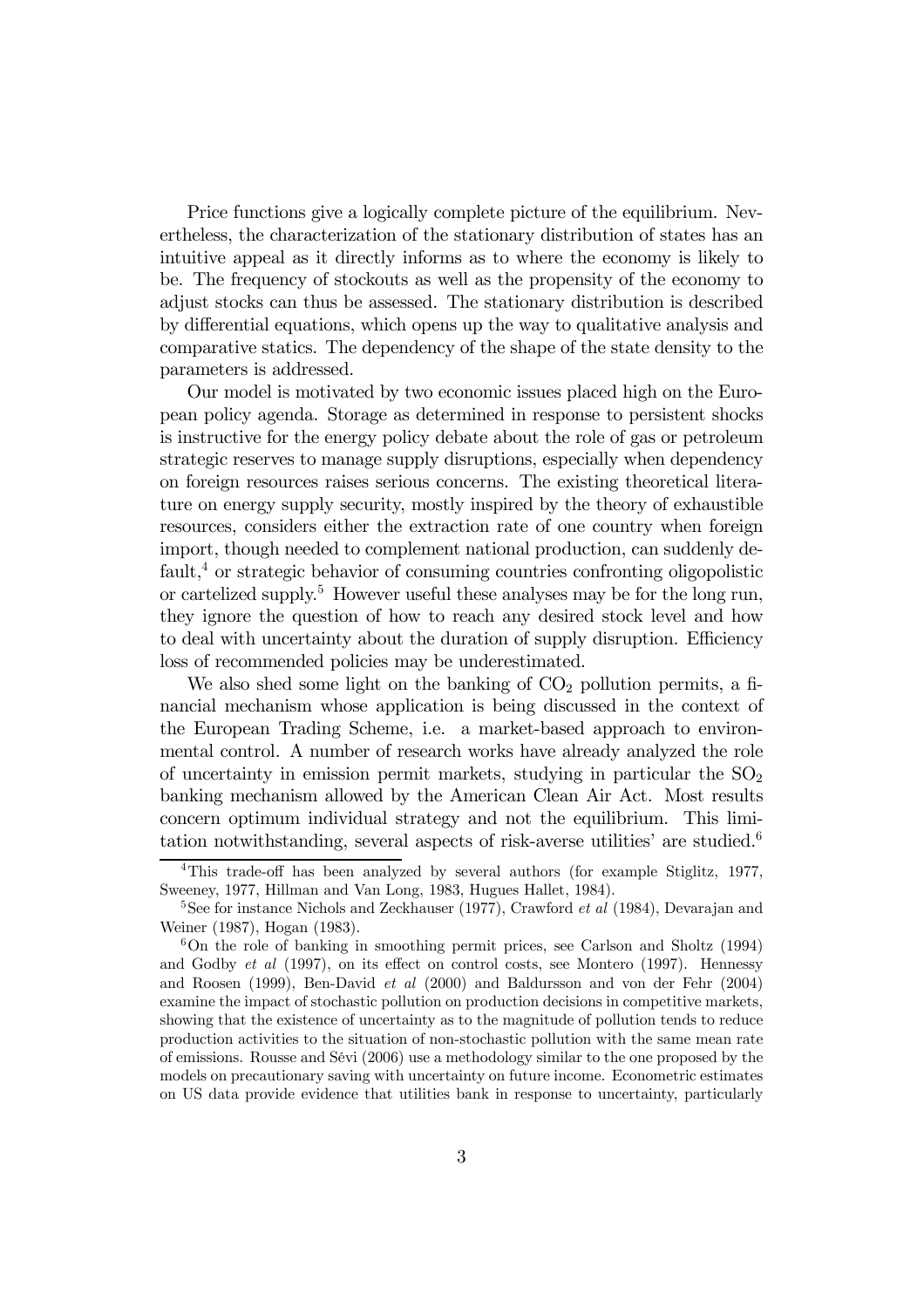The study of equilibrium in Schennach (2000) assumes that risk-neutral firms minimize their expected discounted costs. When firms anticipate the possibility of a permit stockout, the expected change in marginal abatement costs could be negative. Potential permit stockout could partially explain normal backwardation in permit prices; the same mechanism is at the core of the results in Routledge et al (2000). Our analysis is not focused on financial phenomena, though the model could serve that purpose; this said, we can illustrate the precautionary motive for banking emission rights, when the output market alternates between booms and busts (namely, when electricity demand is influenced by unexpected climate constraints) or there is a sudden but temporary increase in input costs.

The economic relevance of our model and its practicality are illustrated by three extensions.

First, we study the impact of a constant price policy. This apparently extreme choice is instructive for both gas and pollution permit markets because a regulatory authority could be tempted to stabilize gas or permit prices around a particular target (or path) of prices. Understanding the mechanisms of equilibrium and comparison with more interventionist policy could serve as a modest guide (or a development thereof) for market design and regulation. In contrast to the previous abundant literature on storage and price stabilization,<sup>7</sup> results are clear-cut: perfect price stabilization can be reached only if the economy is prepared to let stocks go to infinity. This simple prediction gives a partial answer to doubts as to price stabilization models raised by Williams and Wright (1991), who affirm: "[...] the possible permutations of demand curvature, disturbance structure, initial conditions, supply elasticity and so forth seem nearly infinite. [...] That is the main point: few, if any, general propositions are possible."

In a second extension of the model, we consider the impact of nonnegligible injection and release costs. This better characterizes natural gas or oil storage. Starting from the observation that the commodity is different

when their power is mainly coal-generated.

 $7$ Massel (1969), generalizing previous results by Waugh (1944) and Oi (1961), considers stabilization at exactly the mean price as a decision made to eliminate price fluctuations, presumably enhancing welfare. A costless stock established by an authority achieves the objective and enhances welfare. Welfare analysis of price stabilization has been extended to encompass alternative assumptions about price expectations, risk attitudes (Newbery and Stiglitz, 1981), and nonlinearities (Turnovsky, 1974, 1976, among others). Storage in this literature is made by a public authority, which is in charge of managing a buffer stock. Helmberger and Weaver (1977) is the only model that questions the optimality of stabilization schemes. The private storage industry and arbitrage opportunities are considered, instead, in modern dynamic stochastic models with i.i.d disturbances (Williams and Wright, 1991).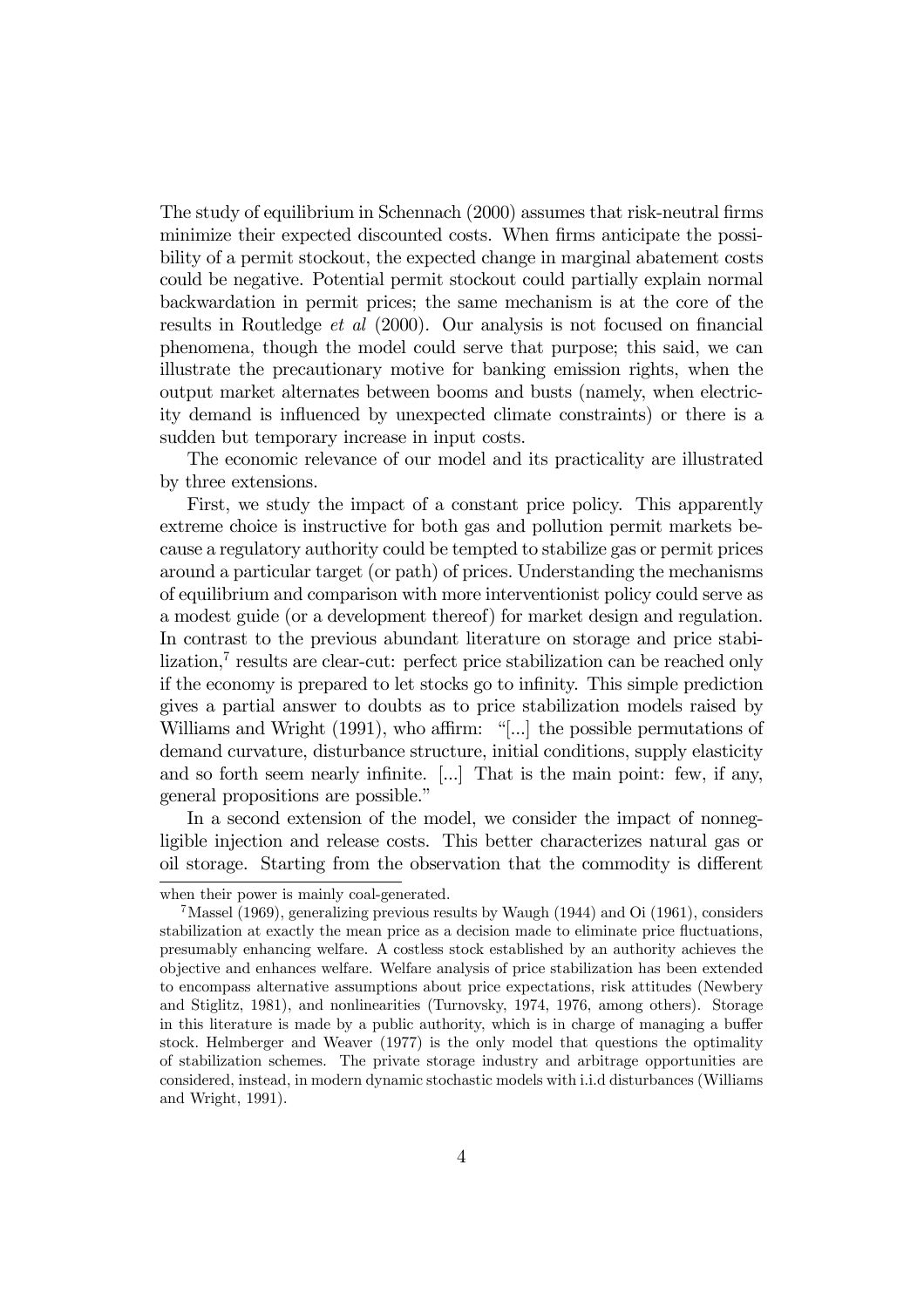depending on whether it lies *outside* or *inside* the reservoir, we show that the results of our analysis are unaffected by this generalization.

Limited storage capacity is also a crucial issue. For instance, gas is often stored in specific natural facilities (such as salt caverns) that are scarce. Also, market rules for emission programmes could impose the use of banking  $CO<sub>2</sub>$ permits up to a given threshold only. Consistently with the idea of scarcity rent, we show that in the accumulation phase, the price for storage service suddenly jumps above marginal cost when the capacity saturates. Interestingly, we find that, in contrast with the unconstrained case, the maximal stock is attained in finite time if the state of abundance is sustained.

The paper is organized as follows. Section 2 sets up the model and section 3 describes the methodology we follow to solve it. Section 4 characterizes the solution qualitatively and quantitatively and proposes comparative statics. Section 5 exposes the statistical properties of the model. Section 6 is devoted to applications and extensions of the model, while Section 7 concludes on the notion of economic flexibility. Proofs are relegated to the Appendix.

# 2 The model

### 2.1 Assumptions and parameters

The economy can be in two states, abundance  $(A)$  or scarcity  $(C,$  for crisis). A generic state is denoted  $\sigma$ . Time is continuous and the state changes following conditional Bernoulli processes: the passage from A to C occurs with probability rate  $\lambda_C$ , and the passage from C to A with probability rate  $\lambda_A$ . This simple Markov structure captures the fact that regimes have uncertain nature and duration that can be quantified statistically. The unconditional probabilities of states A and C are, respectively,  $Pr[A] = \frac{\lambda_A}{\lambda_C + \lambda_A}$ and Pr[C] =  $\frac{\lambda_C}{\lambda_C + \lambda_A}$ . The ratio  $\lambda_A/\lambda_C$  represent the relative frequencies of the two states whereas  $2(\lambda_A^{-1} + \lambda_C^{-1})^{-1}$  measures the global rate of change.<sup>8</sup>

Primary production and final demand at a given date are assumed to be nonstrategic (price-taking behavior), they vary with the state and the current price. Consequently, the fundamental data are, for every  $\sigma = A, C$ and every price  $p$ , the excess supply functions, i.e. the difference, denoted

$$
\Pr[A] \times \lambda_C + \Pr[C] \times \lambda_A = \frac{2}{1/\lambda_A + 1/\lambda_C}.\tag{1}
$$

<sup>8</sup>The unconditional rate of change is twice the harmonic mean of the conditional rates of change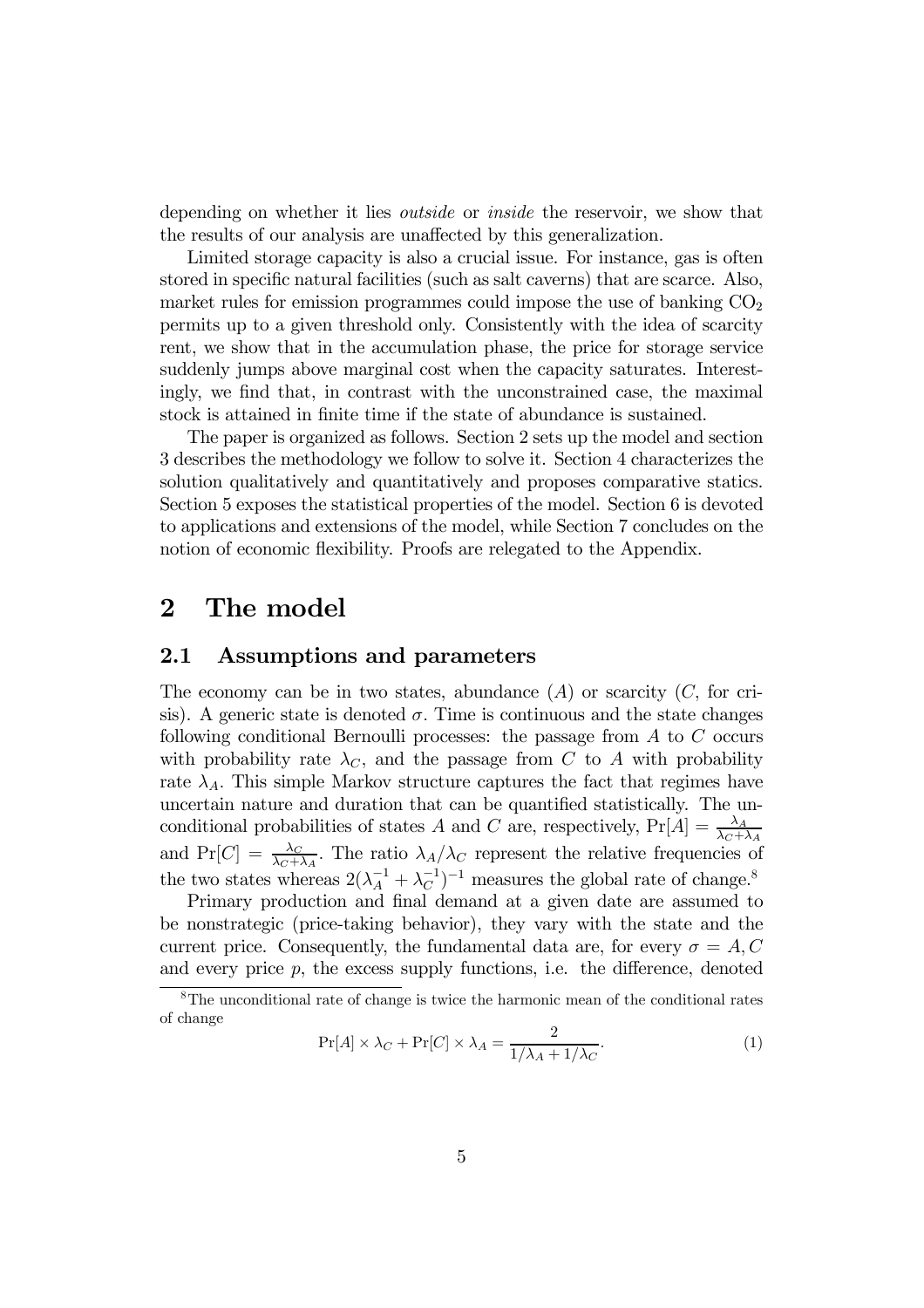$\Delta_{\sigma}[p]$ , between production and final consumption.<sup>9</sup> These functions measure variations per unit of time, thus conservation of matter imposes that  $\Delta_{\sigma}[p].dt$ be the variation of the stocks in a time interval of length dt during which state  $\sigma$  would be sustained.<sup>10</sup> These two functions are assumed to be strictly increasing and to have unique, finite, zeros in  $\mathbb{R}_+$  denoted by  $p^*_{\sigma}$ . These zeros are the prices at which primary production and final consumption would be balanced at each instant, were state  $\sigma$  sustained. To clarify matters,  $p_C^* > p_A^*$ .

Storage is assumed to be competitive and to exhibit constant returns to scale, with carrying costs being the (constant) opportunity cost of capital  $r$ and a unit flow cost  $c$  (paid per unit of commodity and per unit of time).<sup>11</sup> Storers are assumed to be risk-neutral so prices satisfy the following relationship

$$
p_t + cdt = (1 - rdt)E_t p_{t+dt}.
$$
\n(2)

The LHS is acquisition price plus stockholding cost over interval  $dt$  and the RHS is the *expected present* value (as for date t) of the stock at date  $t + dt$ .

**Definition 1** A competitive equilibrium is an initial state  $(C \text{ or } A \text{ and } a$ certain stock) at date 0 (without loss of generality), plus a sequence of prices  ${p_C[S, t], p_A[S, t]}_{t\geq 0}$  such that (1) all agents (consumers, producers, storers) are price-takers and form rational expectations; (2) in each state, conservation of matter imposes that current production minus current final consumption equals the variation in the stocks.

Definition 2 A Markovian competitive equilibrium is such that the equilibrium sequence of prices only depends on the current state  $(\sigma, S)$ , but neither the date nor the past.

The following focuses on Markovian equilibria, summarized by functions  $p_C[S]$  and  $p_A[S]$  (time as an argument can be dropped).

## 2.2 Fundamental equations

The price functions are necessarily continuous in S over the support of the equilibrium, otherwise the predictable discontinuity would create an arbi-

<sup>&</sup>lt;sup>9</sup>These assumptions as similar to those in Deaton and Laroque (1992, 1996) and Routledge *et al* (2000). They are consistent with general equilibrium if, for example, infinite horizon consumers have quasi-linear utility (this supposes two goods per period, the storable commodity plus a numéraire that could be leisure); the rate of interest is then directly given by the discount rate.

 $10$ Shocks can be interpreted as demand or supply shocks. Only the net shock matters.

<sup>&</sup>lt;sup>11</sup>The assumption in Deaton and Laroque (1992, 1996) and Routledge *et al* (2000) is that a constant fraction of the stock vanishes every period. This type of cost can be included, *via* a renaming of variables, in  $r$ . Our variation is well suited to natural resources.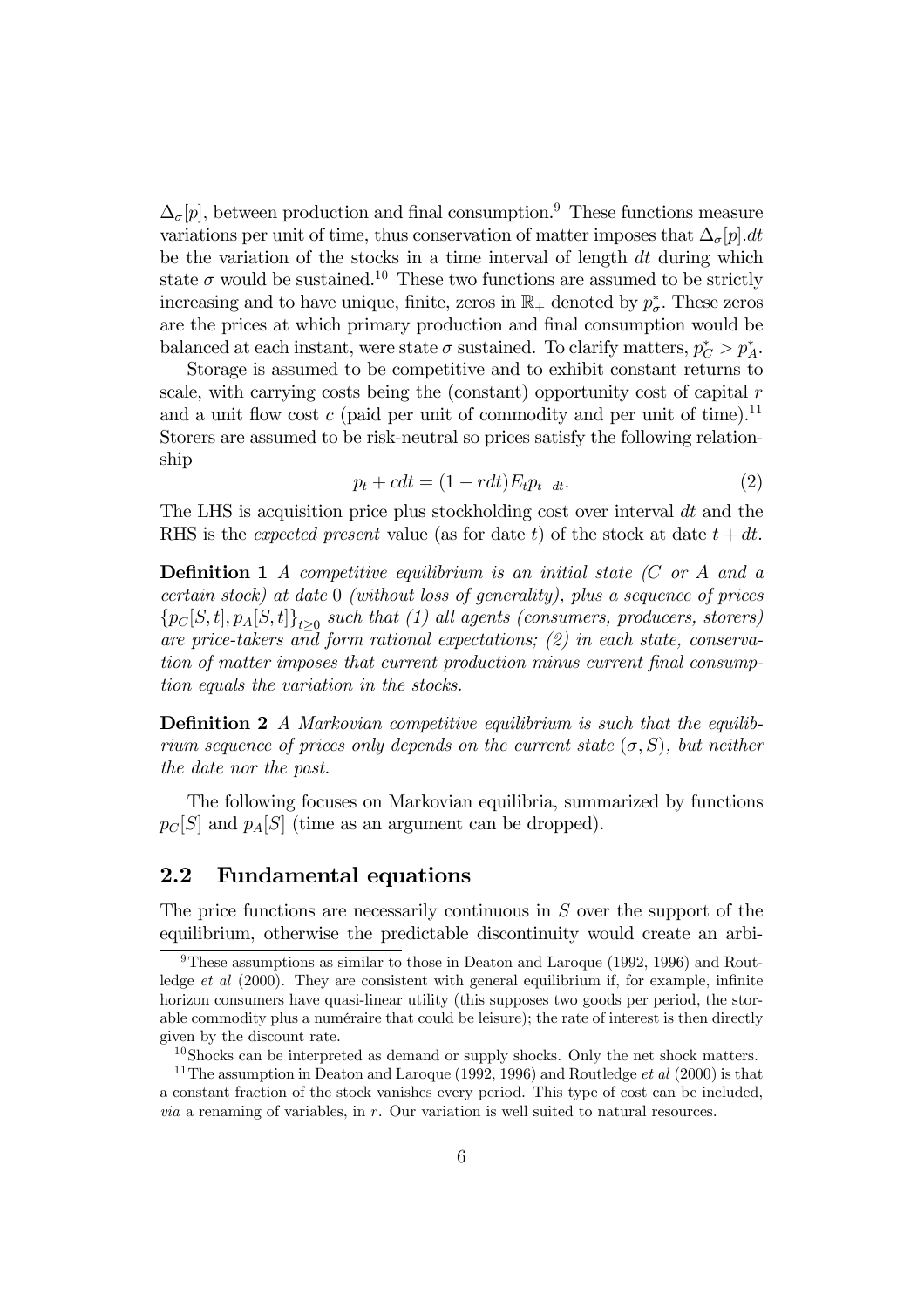trage opportunity (e.g. massive buys/sales just before discrete upward/downward jump).

For all  $S > 0$  and a time increment dt, the no-arbitrage equations derived from (2) read

$$
p_C[S] + cdt = (1 - rdt) ((1 - \lambda_A dt) \cdot p_C[S + dS] + \lambda_A dt \cdot p_A[S + dS]), (3)
$$
  
\n
$$
p_A[S] + cdt = (1 - rdt) ((1 - \lambda_C dt) \cdot p_A[S + dS] + \lambda_C dt \cdot p_C[S + dS]).(4)
$$

This is a first-order approximation. We let dt converge to 0 and neglect second-order terms, thus (3) and (4) become

$$
\Delta_C[p_C] \cdot \frac{dp_C}{dS} = (r + \lambda_A)p_C - \lambda_A p_A + c,\tag{5}
$$

$$
\Delta_A[p_A] \cdot \frac{dp_A}{dS} = (r + \lambda_C)p_A - \lambda_C p_C + c. \tag{6}
$$

The boundary value problem basically states that the solution must verify equations (5), (6),  $p_C[0] = p_C^*$  and  $p_A[S^*] = p_A^*$ , where  $S^*$  is the maximum stock. One difficulty is that  $\Delta_C[p_C[0]] = 0$ , meaning that  $\frac{dp_C[0]}{dS}$  is infinite. Another difficulty is that  $S^*$  is only implicitly defined, its value being determined as the point where accumulation stops  $(p_A[S^*] = p_A^*$  implies that  $\Delta_A[p_A|S^*]] = 0$ ; moreover, at  $S^*$ , the RHS of (6) and both factors in the LHS are null, meaning that one condition is imposed at a singular point.

## 2.3 Summary of the notation

 $t:$  time;

 $\sigma$ : generic exogenous state; C : Scarcity/Crisis; A : Abundance;  $\lambda_C$ : probability rate that state passes from A to C;  $\lambda_A$ : probability rate that state passes from C to A;  $\Delta_{\sigma}[p]$  : excess supply for price p in state  $\sigma$  (per unit of time);  $p^*_{\sigma}$  : zero of  $\Delta_{\sigma}$ ;  $S:$  stocks at a given date;  $c:$  marginal storage cost (per unit of time); r : riskfree interest rate.

# 3 The equilibrium

This section establishes that in a Markovian equilibrium, stocks are smoothly piled up in state  $A$  and smoothly drained in state  $C$ . Moreover, stocks vary between 0 and the upper bound  $S^*$  to be determined, whereas the price is bounded below by  $p_A^*$  and above by  $p_C^*$ .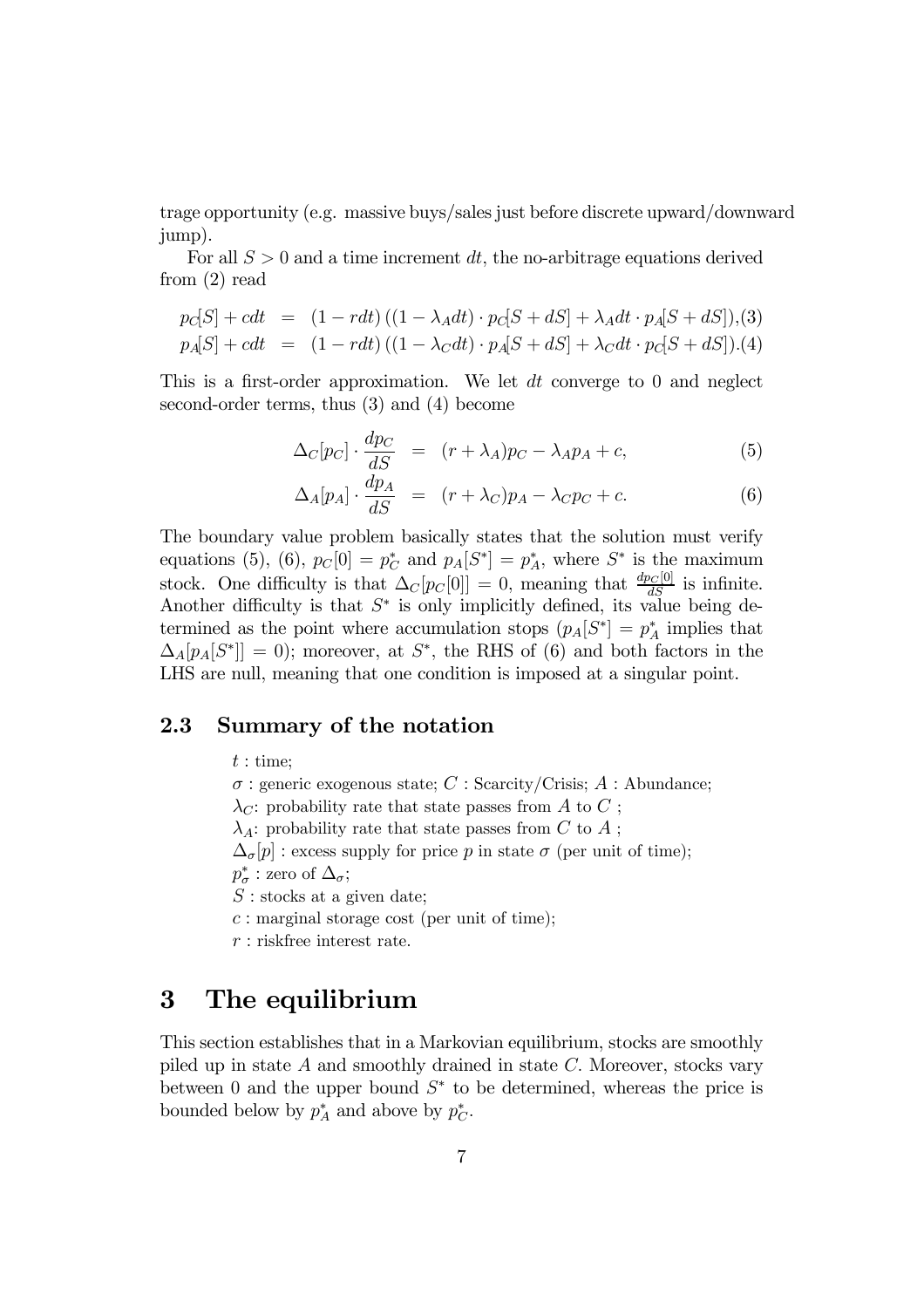We analyze the system of equations in a phase diagram  $(p_C, p_A)$  in which S is the underlying parameter. This representation facilitates the demonstration of existence and uniqueness of the equilibrium. Most importantly for economic intuition, it enables qualitative results and comparative statics.

### 3.1 Phase diagram

Let us define  $x_{\sigma}$ , a function of S, by differential equation  $x'_{\sigma} = \Delta_{\sigma}[p_{\sigma}] \cdot p'_{\sigma}$ , with  $x_C[0] = 0$  and  $x_A[S^*]=0$ . Using this notation in equations (5) and (6), we obtain

$$
x_C' = (r + \lambda_A)p_C - \lambda_A p_A + c,\tag{7}
$$

$$
x'_A = -\lambda_C p_C + (r + \lambda_C) p_A + c. \tag{8}
$$

We have an autonomous  $(S$  is not in the equations) system of separated variables. We draw the two-dimensional phase diagram with  $p_C \leq p_C^*$  on the horizontal axis and  $p_A \geq p_A^*$  on the vertical one. This quadrant is partitioned into three regions, separated by the isoclines where  $x_C' = 0$  and  $x_A' = 0$  are null, i.e.

$$
(r + \lambda_A)p_C - \lambda_A p_A + c = 0 \text{ and } p_C \leq p_C^*, \ p_A \geq p_A^*, \qquad (CC')
$$

$$
-\lambda_{C}p_{C} + (r + \lambda_{C})p_{A} + c = 0 \text{ and } p_{C} \leq p_{C}^{*}, p_{A} \geq p_{A}^{*}. \qquad (AA')
$$

 $(CC')$  is never empty since by assumption  $p_C^* > p_A^*$ .  $(CC')$  is above  $(AA')$  in the considered quadrant (see Appendix A.1).

The phase diagram in Figure 1 indicates the shape and relative positions of the trajectories satisfying the motion equations (7) and (8). We define the lowest region, **I**, as the triangle having  $(AA')$  as a side and  $(p_C^*, p_A^*)$  as a vertex; the intermediate region, II, lies between the two lines, and the highest region III is above (CC'). In I,  $p'_C < 0$  and  $p'_A < 0$ ; in II,  $p'_C > 0$ and  $p'_A > 0$ ; in III,  $p'_C > 0$  and  $p'_A > 0$ .<sup>12</sup>

The intersection between  $(AA')$  and horizontal straight line  $p_A = p_A^*$  is especially remarkable. We denote it as  $\Omega = (\frac{r + \lambda_C}{\lambda_C} p_A^* + \frac{c}{\lambda_C}, p_A^*).$ 

### 3.2 Characterization

#### Proposition 1

1. In equilibrium, the support of S is an interval  $[0, S^*]$ .

<sup>&</sup>lt;sup>12</sup>This comes from the facts that in **I**,  $x'_C > 0$  and  $x'_A < 0$ ; in **II**,  $x'_C > 0$  and  $x'_A > 0$ ; in III,  $x_C' < 0$  and  $x_A' > 0$ .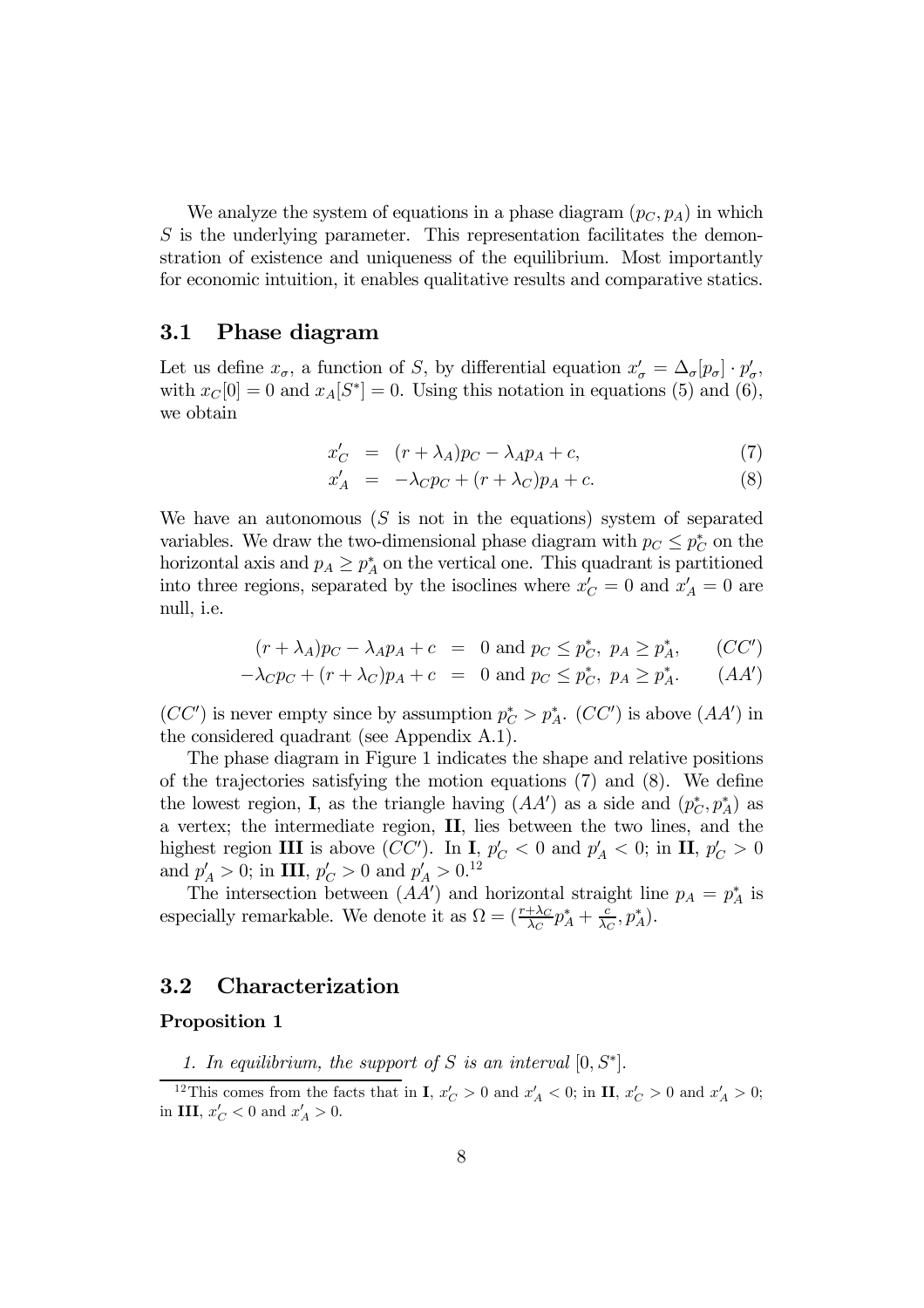

Figure 1: Phase diagram.

- 2. Stocks are drained during scarcity episodes and accumulated during abundance episodes  $(\Delta_C[p_C[S]] \leq 0$  and  $\Delta_A[p_A[S]] \geq 0$  over  $[0, S^*])$ .
- 3. The equilibrium trajectory  $\{(p_C[S], p_A[S]) | S \in [0, S^*]\}$  is in region **I**. The trajectory starts with  $p_C[0] = p_C^*$  and stops at  $(p_C[S^*], p_A[S^*]) = \Omega$ .
- 4. There is storage in equilibrium (i.e.  $S^* > 0$ ) if and only if

$$
(r + \lambda_C)p_A^* + c < \lambda_C p_C^*.
$$

#### 5. The equilibrium is unique

The overall behavior of the prices in equilibrium can be summarized as follows: the unique equilibrium trajectory is necessarily in  $I, S$  varies in the interval  $[0, S^*)$  and  $p_A[S] > p_A^*$  and  $p_C[S] < p_C^*$  for  $S > 0$  and  $S < S^*$ , and  $p_A[S]$  and  $p_C[S]$  decrease with respect to the level of the stock.

Figure 1 shows the shape of the equilibrium trajectory. The condition for positive storage  $(r + \lambda_C)p_A^* + c < \lambda_C p_C^*$  has a precise economic meaning: crises have to be sufficiently likely and/or sufficiently marked to justify storage. If this condition were not satisfied, there would be no stocks in equilibrium: the price would alternate back and forth between  $p_A^*$  in state A and  $p_C^*$  in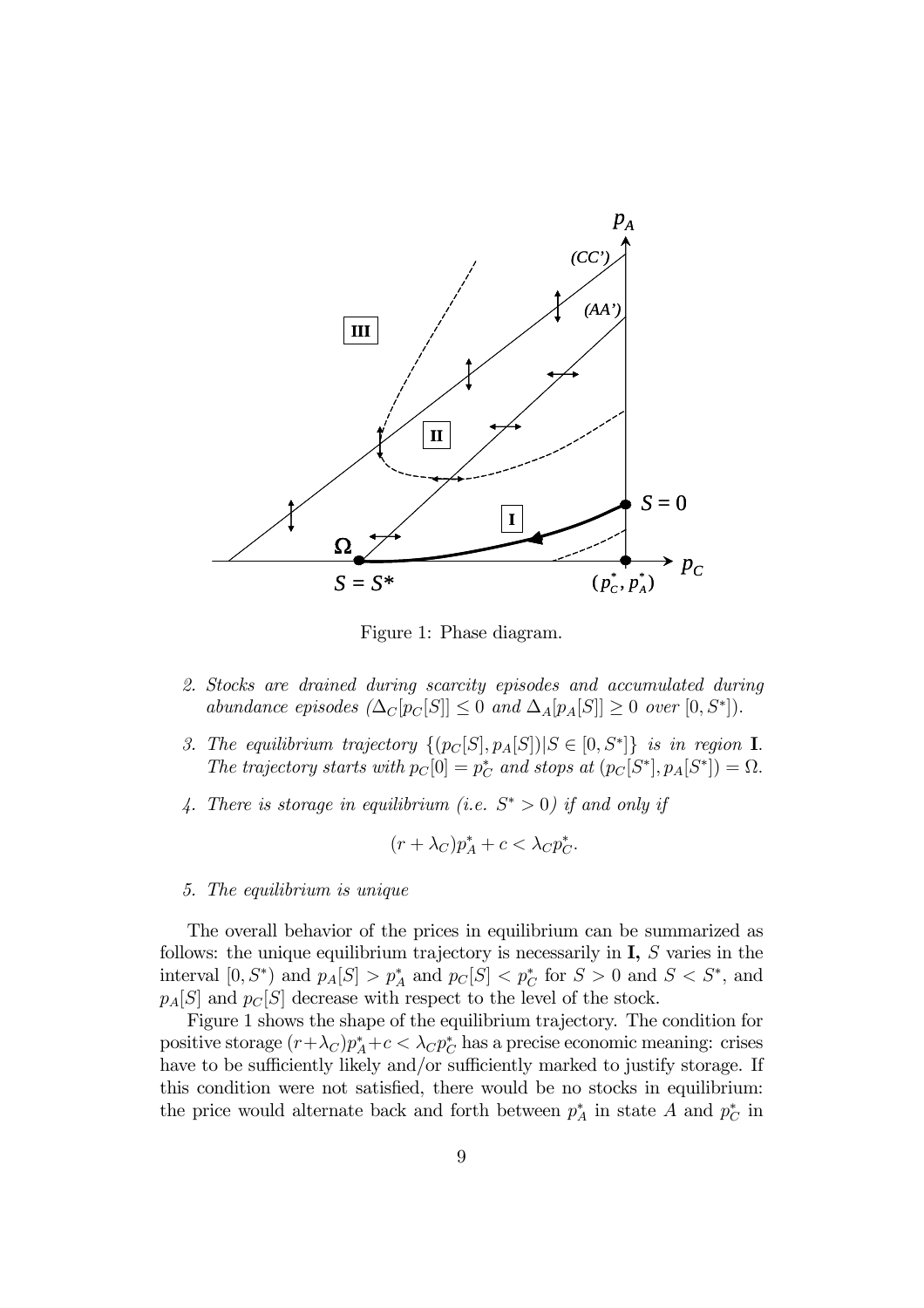state C. To avoid this uninteresting case, we assume that the condition for positive storage is satisfied.

## 3.3 Computations

Numerically, the argument used in the proof of Proposition 1 (point 5) has an extremely useful implication: any starting point close to  $\Omega$  is on a trajectory that is closer to the equilibrium as we go to the right (i.e. as  $S$  decreases) in the phase diagram. In other terms, we can control the maximum error on prices at the starting point (close to  $\Omega$ ) given that the system of equations is self-correcting as S decreases.

Moreover, the system of equations (7, 8) is autonomous, so leaving aside boundary conditions, we know that if  $(p_C[S], p_A[S])$  follows the equilibrium trajectory for  $S \in [\underline{S}, \overline{S}]$ , so does  $(p_C[S + \theta], x_A[p + \theta])$  for  $S \in [\underline{S} - \theta, \overline{S} - \theta]$ where  $\theta$  is an arbitrary real.

We can now suggest the following algorithm.

#### Algorithm 1 (Trajectory)

- 1. Fix arbitrarily the upper bound at some arbitrary value  $\overline{S}$ .
- 2. Choose  $\varepsilon > 0$  as small as needed. Consider the trajectory through  $(p_C[\overline{S}] = \frac{r + \lambda_C}{\lambda_C} p_A^* + \frac{c}{\lambda_C}, p_A[\overline{S}] = p_A^* + \varepsilon), \ a \ point \ above \ \Omega.$
- 3. Solve the differential equations numerically and find the stock  $S < \overline{S}$ such that  $p_C[\underline{S}] = p_C^*$ .
- 4. Shift the calculated functions  $p_C$  and  $p_A$  to the left by an amount  $S$ ;  $S_{\varepsilon}^* = S - \underline{S}$  approximates the upper bound  $S^*$ .

The error is controlled by  $\varepsilon$  (a uniform bound on the error). Remark that along a trajectory,

$$
\frac{dS}{dp_C} = \frac{\Delta_C[p_C]}{(r + \lambda_A)p_C - \lambda_A p_A + c} \tag{9}
$$

is well defined over the range of p<sub>C</sub> i.e.  $\left[\frac{r+\lambda_C}{\lambda_C}p_A^* + \frac{c}{\lambda_C}, p_C^*\right]$  (trajectory is bounded away from  $(CC')$ ). Thus we can calculate  $S^*$  as accurately as desired by computing:

$$
S_{\varepsilon}^* = \int_{\frac{r+\lambda_C}{\lambda_C} p_A^* + \frac{c}{\lambda_C}}^{\frac{p_C^*}{p_C^*}} \frac{\Delta_C[p_C]}{(r+\lambda_A)p_C - \lambda_A p_A + c} dp_C.
$$
 (10)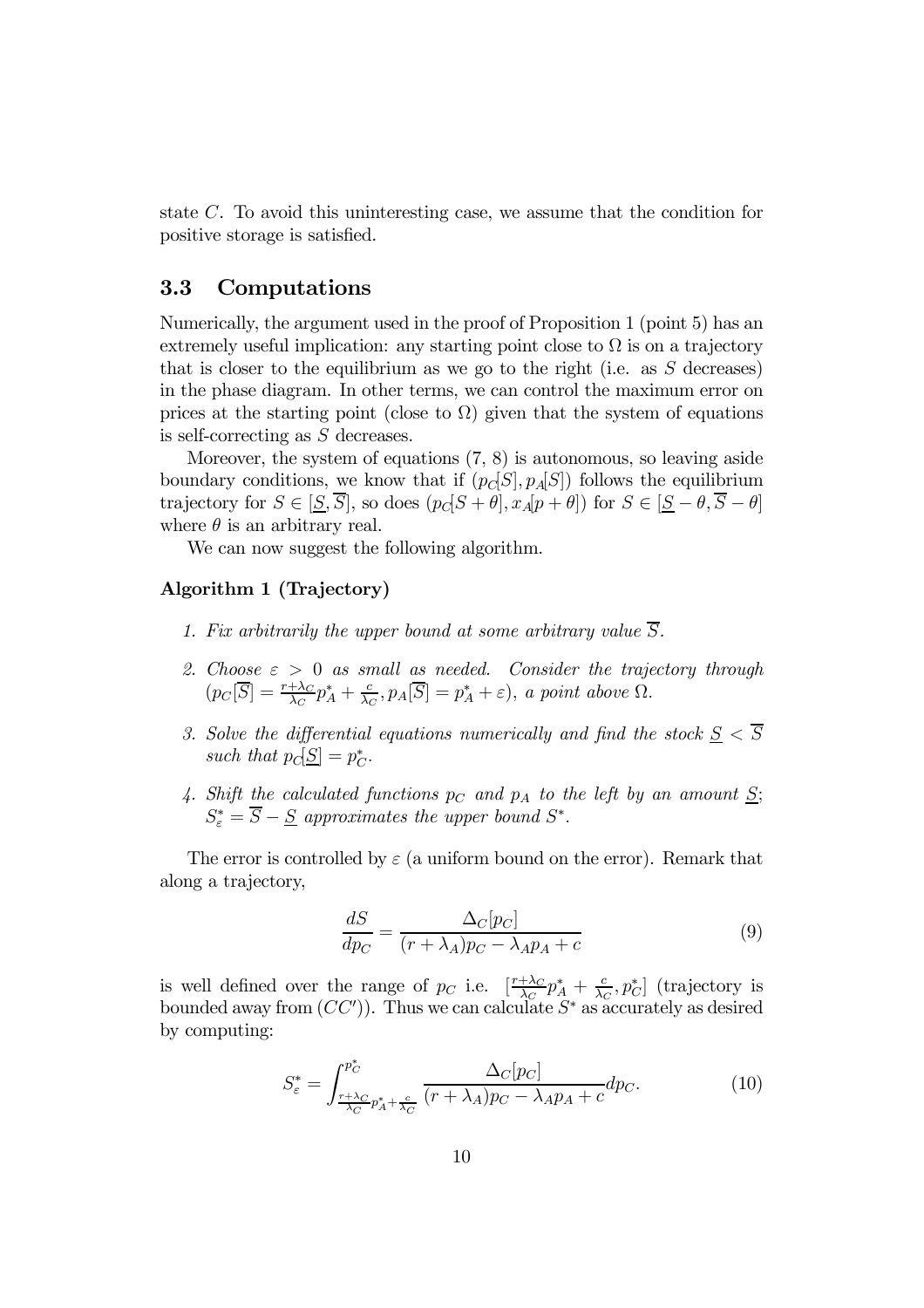## 4 Behavior of the economy

## 4.1 Comparative statics

In the absence of an explicit expression of price functions and  $S^*$ , the comparative statics relies on exploitation of the phase diagram.

Proposition 2 (Comparative statics) For all S in the support, and for all states  $\sigma = C, A$ 

$$
\frac{\partial p_{\sigma}^*[S]}{\partial c} < 0; \quad \frac{\partial p_{\sigma}^*[S]}{\partial r} < 0; \quad \frac{\partial p_{\sigma}^*[S]}{\partial \lambda_A} < 0; \quad \frac{\partial p_{\sigma}^*[S]}{\partial \lambda_C} > 0. \tag{11}
$$

and consequently

$$
\frac{\partial S^*}{\partial c} < 0; \frac{\partial S^*}{\partial r} < 0; \frac{\partial S^*}{\partial \lambda_A} < 0; \frac{\partial S^*}{\partial \lambda_C} > 0. \tag{12}
$$

The interpretations are straightforward. An increase in the unit storage costs discourages accumulation, thus at any level of the stocks, the value of the commodity is smaller. Storers will tend to pile up stocks more slowly in abundance, and to run them down faster during crisis. Also, rarer crises diminish the expected yield from storing, to the same effect. This logic has direct consequences on the comparative statics of the limit stock: the value  $S^*$ , defined as the solution to equation  $p_A^*[S] = p_A^*$ , must decrease if function  $p_A^*[S]$  is diminished.

Linear case. The effects of varying excess supply *functions* are intricate if we do not restrict the analysis to a specific parametric family. For example, in the noteworthy case of linear excess supply functions, precise results can be found.

#### Proposition 3 (Linear case) Assume that

$$
\Delta_{\sigma}[p_{\sigma}] = \beta_{\sigma}(p_{\sigma} - p_{\sigma}^*) \text{ with } \beta_{\sigma} > 0 \text{ and } p_{\sigma}^* > 0. \tag{13}
$$

1. For all S in the support and all states  $\sigma = C, A$ 

$$
\frac{\partial p_{\sigma}^*[S]}{\partial p_C^*} > 0; \frac{\partial p_{\sigma}^*[S]}{\partial p_A^*} > 0; \frac{\partial p_{\sigma}^*[S]}{\partial \beta_C} > 0; \frac{\partial p_{\sigma}^*[S]}{\partial \beta_A} < 0.
$$
 (14)

and consequently

$$
\frac{\partial S^*}{\partial p_C^*} > 0; \frac{\partial S^*}{\partial \beta_C} > 0; \frac{\partial S^*}{\partial \beta_A} < 0.
$$
 (15)

The sign of  $\frac{\partial S^*}{\partial p_A^*}$  is ambiguous.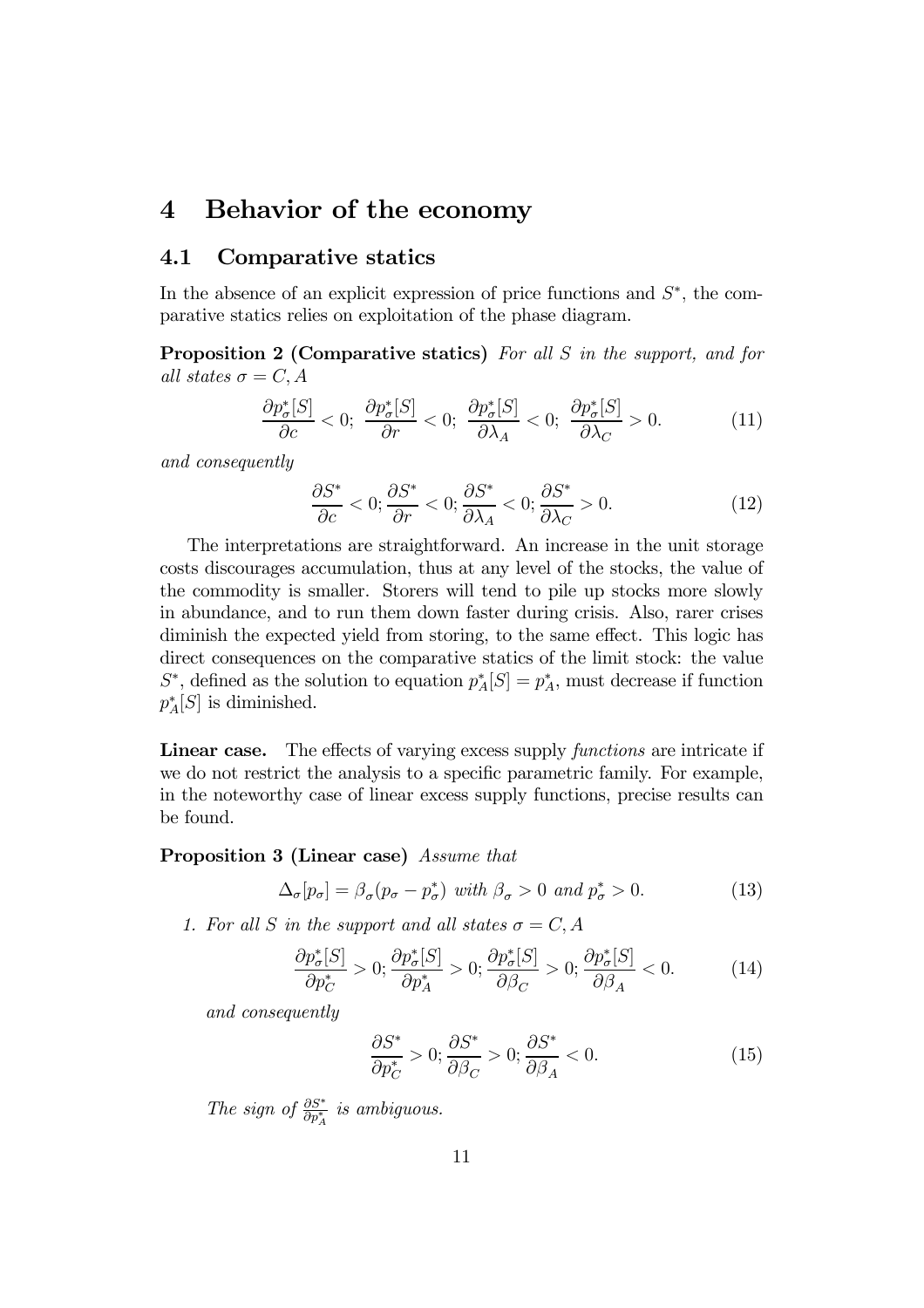## 2. As a function of  $\beta_C$  and  $\beta_A$ ,  $p^*_\sigma[S]$  and consequently  $S^*$  are homogeneous of degree 1.

It is plain that a bigger  $p_C^*$  should increase the value of storage, hence the effect on prices and maximum stocks. In contrast, a bigger  $p_A^*$  has two effects: on the one hand, it increases the price at which stocks are built and thus prices in crisis have to increase altogether to motivate positive holding; on the other hand, the range of prices tightens, meaning that potential gains from the occurrence of a crisis could vanish at smaller values of S. This explains the ambiguity of the impact of  $p_A^*$  on  $S^*$ .

A higher parameter  $\beta_C$  means that a given release has a less depressing effect on the price. In other terms, the profitability of storing in view of releasing at high price when state  $C$  arises is better warranted. This gives incentives to store more. A higher parameter  $\beta_A$  implies that building stocks is easier, since piling up has a lesser inflationary effect on the price, hence the negative effect on the equilibrium price. The second point of the proposition illustrates that the first effect dominates when  $\beta_C$  and  $\beta_A$  are increased in the same proportion.

## 4.2 Approximate price functions

To better describe the behavior of the economy, we clarify the properties of the equilibrium when stocks are almost empty or close to their maximum. We see in particular how stocks are drained down and why the maximum stocks are not attained in finite time.

**Draining out the stock.** At  $S = 0$ ,  $x_C'$  is finite and different from 0 (see equation 7); more precisely,  $x_C[S] \underset{0}{\sim} K_C S$  with  $K_C = (r + \lambda_A)p_C^* + c \lambda_A p_A[0] > 0$ . This implies (see Appendix A.5) that

$$
p_C[S] - p_C^* \sim -\sqrt{\frac{2K_C}{\Delta'_C[p_C^*]}} S^{1/2}
$$
\n(16)

 $p<sub>C</sub>$  is vertically tangent at 0 (Figure 2). As a consequence, if the economy stays in crisis, the complete drainage of the stocks happens in finite time. To show this, it suffices to integrate in a neighborhood of 0 the differential equation

$$
\frac{dS}{dt} = \Delta_C[p_C[S[t]]],\tag{17}
$$

where the RHS can be replaced by its approximation. As long as the economy stays in crisis, starting—without loss of generality—with  $S_0$  at date 0, the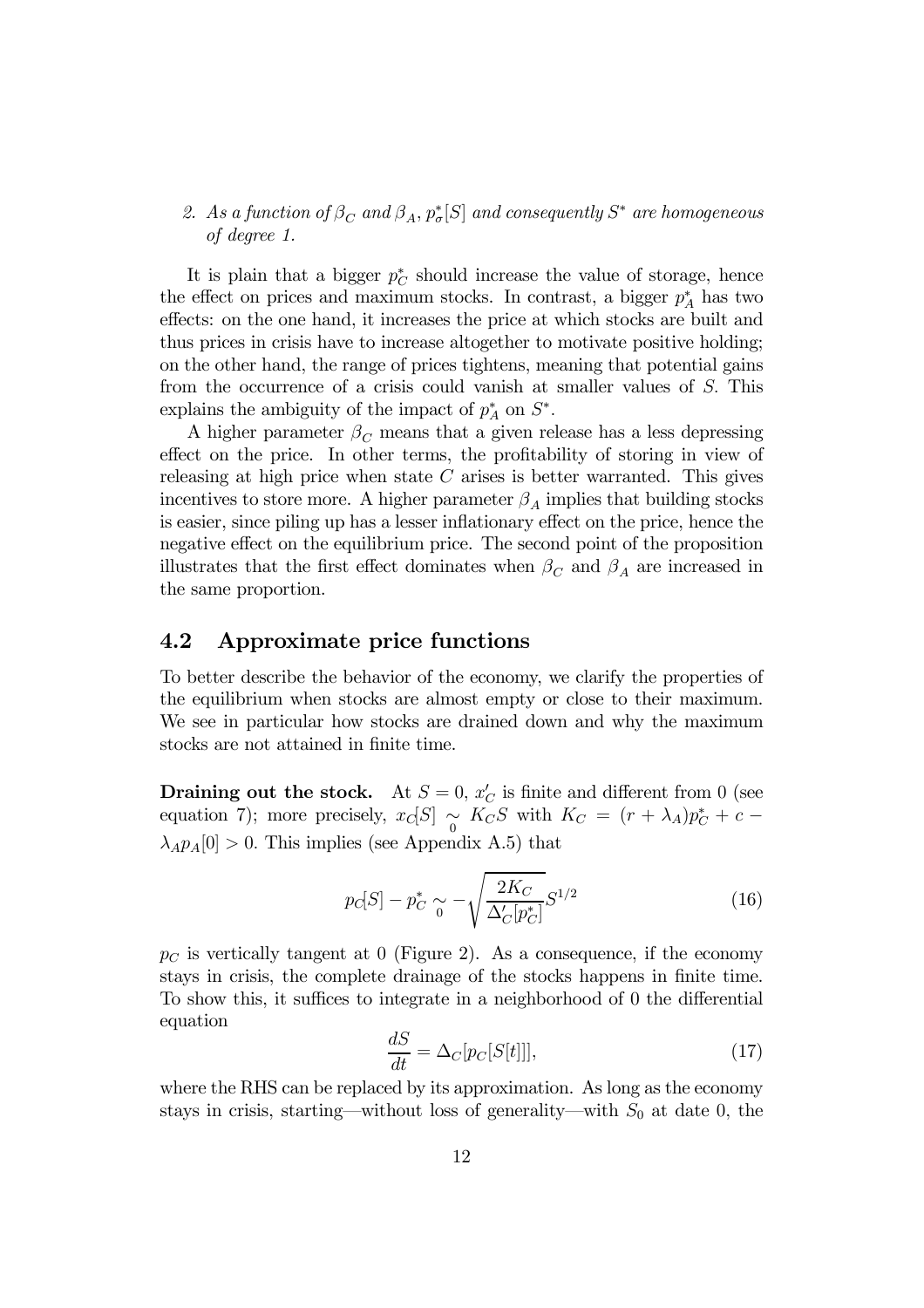integration of equation (17) yields

$$
S(t) \simeq \left(\sqrt{S_0} - \sqrt{\frac{\Delta'_C[p_C^*]K_C}{2}}t\right)^2.
$$
 (18)

Drainage exhibits smooth landing: the limit of the rate of withdrawal is zero; but drainage time is finite. It is approximately

$$
T_0 \simeq \sqrt{\frac{2S_0}{\Delta_C'[p_C^*]K_C}}.\tag{19}
$$

This implies that the economy is protected only twice as long when stocks are quadrupled.

The comparative statics on  $K_C$  is based on (11) in Proposition 2. We have  $\frac{\partial K_C}{\partial \lambda_C}$  < 0, meaning quite naturally, that a larger propensity to return to the scarcity state slows down drainage (precaution). Also,  $\frac{\partial K_C}{\partial c} > 0$  and  $\frac{\partial K_C}{\partial r} >$ 0, meaning that higher storage costs accelerate drainage for given stocks. Remark that  $\frac{\partial K_C}{\partial \lambda_A} = (p_C^* - p_A[0]) - \lambda_A \frac{\partial p_A^*[0]}{\partial \lambda_A} > 0$  : a higher propensity to return to abundance also accelerates drainage (preservation value is diminished).

Replenishing. The upper bound  $S<sup>*</sup>$  corresponds, as we noticed in subsection 3.2, to a singular point. The calculation of an approximate solution requires several steps. We show in the Appendix A.5 that  $x_A[S]-x_A[S^*] \sim_{S^*}$  $K_A^2(S - S^*)^2$ , where  $K_A$  is a non-negative real number. This implies that  $p_A$ has a negative finite non-null derivative at  $S^*$  (Figure 2):

$$
p_A[S] - p_A^* \sim_{S^*} K_A(S - S^*). \tag{20}
$$

Even if the economy stays in a state of abundance, the upper bound  $S^*$ is never reached in finite time. The reasoning reminds us of Zeno's classical paradox, Achilles and the Tortoise. As  $p_A$  covers half its difference with the limit  $p_A^*$ , the variation rate of the stock per unit of time, namely  $\Delta_A$ , is approximately halved (linear approximation of excess demand at  $p_A^*$ ), meaning that the convergence speed  $dS/dt$  is approximately halved. This implies that, whatever the proximity of the target, the duration to cover half the distance to the target is approximately constant, thus the target is never attained.

Example. Using the algorithm of subsection 3.3, we solve numerically the system with the parameters in Table 1. The time unit could be the year. We find approximately  $S^* \simeq 9.5$ . See Figure 2.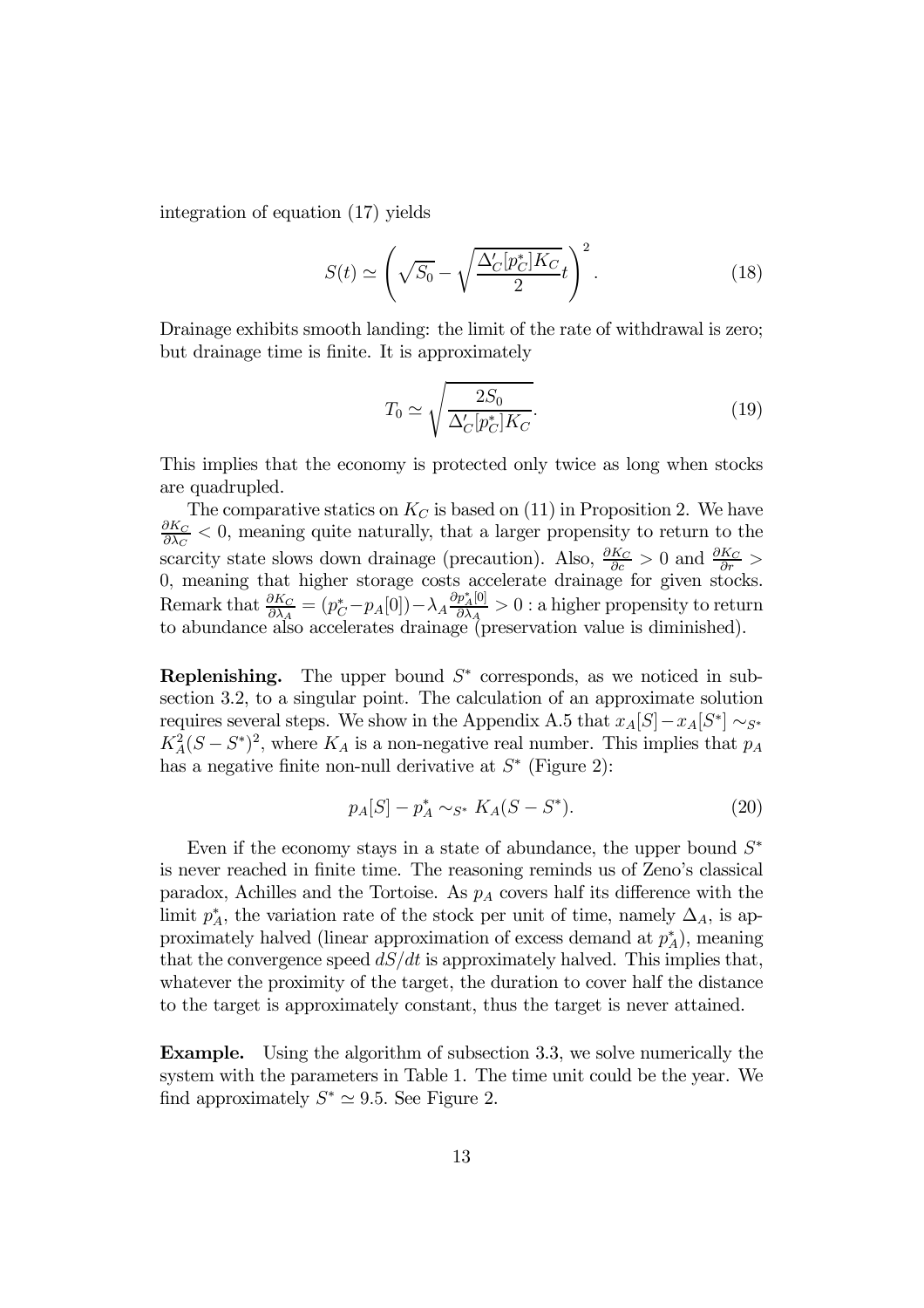

Figure 2: Price functions.

| Table 1: Parameter values                      |                                 |                                                     |  |
|------------------------------------------------|---------------------------------|-----------------------------------------------------|--|
| Financial and physical costs $r = .1$ $c = .1$ |                                 |                                                     |  |
| Linear excess supply                           |                                 | $\beta_C = 1$ $p_C^* = 5$ $\beta_C = 5$ $p_A^* = 1$ |  |
| Rates of jumps                                 | $\lambda_C = 1$ $\lambda_A = 1$ |                                                     |  |

# 5 Stock statistics

A state is described by the stock  $S$  and the conjuncture  $(C \text{ or } A)$ . All states  $S \in [0, S']$  with  $S' < S^*$  are crossed in finite time with probability 1: starting from an arbitrary state, it is easy to find a history (or a set of histories) that leads to another arbitrary state in finite time, this history being associated with positive probability (it suffices to have a long enough accumulation followed by a long enough drainage, or the other way around). Since the equilibrium is Markovian, this property guarantees that there is a unique stationary distribution. This section is essentially devoted to the analysis of this stationary distribution.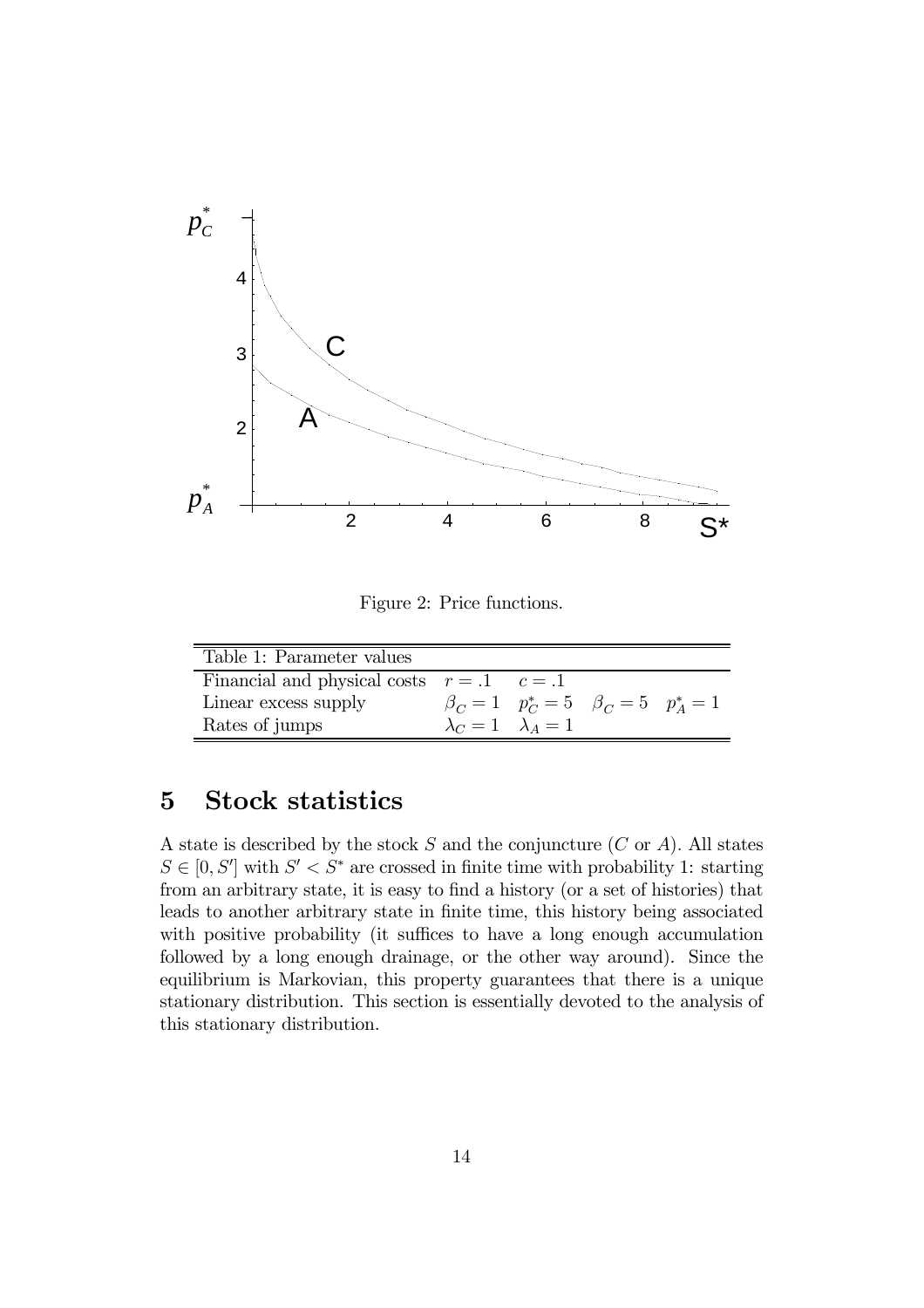## 5.1 Dynamics

The statistical evolution of the system over time when we observe perfectly the state at a given date is covered in Appendix A.6.

A feature of the model is that in the long run initial information loses relevance. Interior states (i.e. values of S different from 0 and  $S^*$ ) are just crossed as accumulation or drainage goes on; boundary states, if reached, remain in force until a downward or upward jump occurs. Thus, in the long run,  $S = 0$  and  $S = S^*$  are associated with probabilities whereas values in between are associated with densities.

**Densities.** Assume that, for interior values of the stock  $S \in (0, S^*)$ , a density  $f_{\sigma}[S, t]$  (with  $\sigma = C, A$ ) represents the information we have on the system. Take  $\sigma = C$  to fix ideas. Choose  $S_1$  and  $S_2$   $(0 < S_1 < S_2 < S^*)$  two levels of the stocks. By definition

$$
\Pr[C, S \in [S_1, S_2], t] = \int_{S_1}^{S_2} f_C[S, t] dS.
$$
 (21)

This gives

$$
\frac{d \Pr[C, S \in [S_1, S_2], t]}{dt} = f_C[S_1, t] \cdot \Delta_C[p_C[S_1]] - f_C[S_2, t] \cdot \Delta_C[p_C[S_2]]
$$

$$
+ \lambda_C \int_{S_1}^{S_2} f_A[S, t] dS - \lambda_A \int_{S_1}^{S_2} f_C[S, t] dS, \quad (22)
$$

where the first two terms represent the endogenous evolution of the stocks if the economy remains in crisis, and the third and fourth terms represent the exogenous jumps in and out of the segment due to state changes. Figure 3 illustrates this probability balance.

To find the dynamics of the density, we make  $S_2$  converge toward  $S_1$  to get

$$
\frac{df_C[S,t]}{dt} = -\frac{d}{dS} \left( f_C[S,t] \cdot \Delta_C[p_C[S]] \right) + \lambda_C f_A[S,t] - \lambda_A f_C[S,t]. \tag{23}
$$

Similarly

$$
\frac{df_A[S,t]}{dt} = -\frac{d}{dS} \left( f_A[S,t] \cdot \Delta_A[p_A[S]] \right) + \lambda_A f_C[S,t] - \lambda_C f_A[S,t]. \tag{24}
$$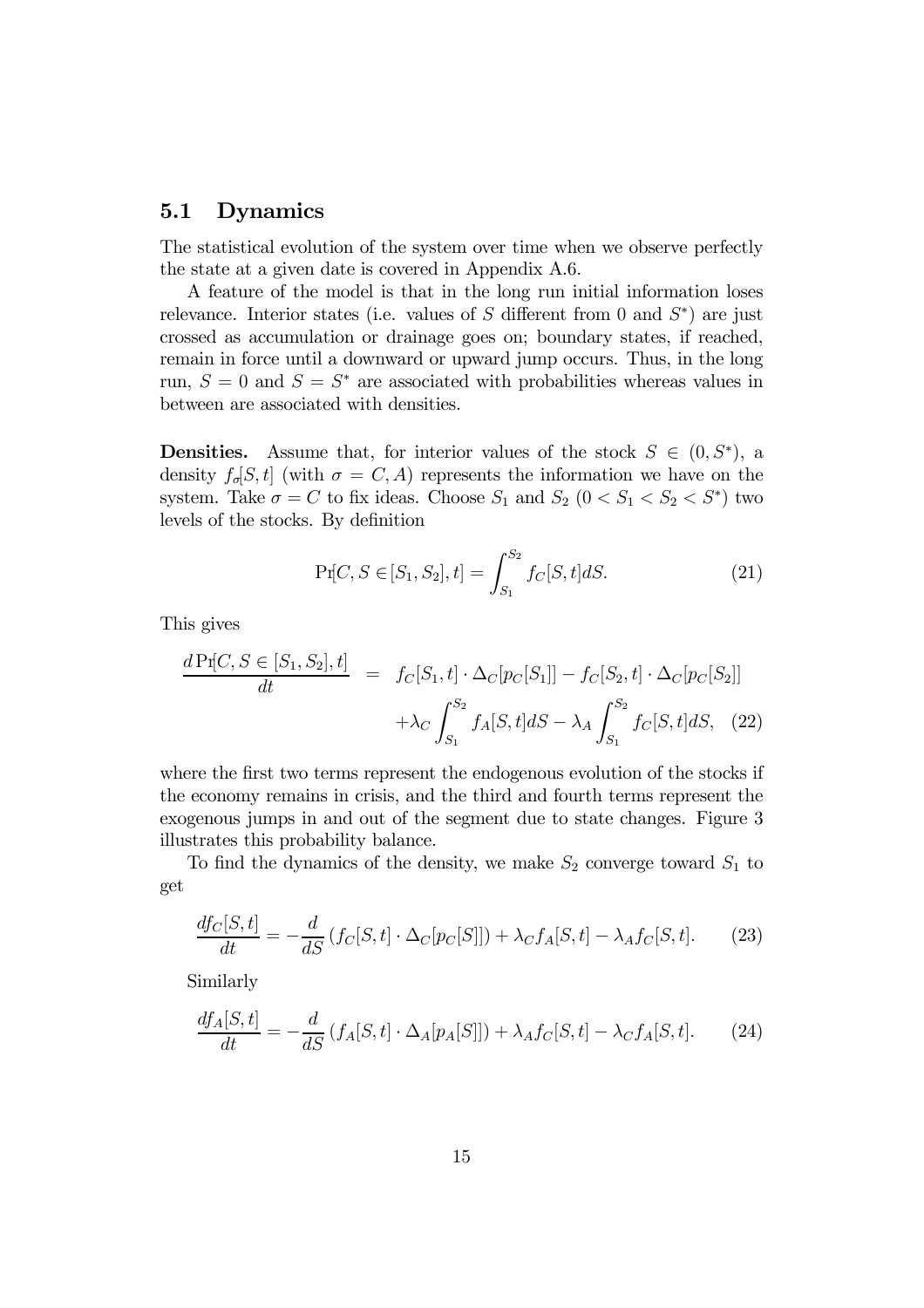

Figure 3: Probability balance between t and  $t + dt$ .

**Probabilities.** States  $S = 0$  or  $S^*$  are associated with probabilities. We  $have<sup>13</sup>$ 

$$
\frac{d\Pr[C,0,t]}{dt} = -\lambda_A \Pr[C,0] - \lim_{S \to 0} \left( f_C[S,t] \cdot \Delta_C[p_C[S]] \right),\tag{25}
$$

where the first-term represents jumps out (jumps in are negligible since  $Pr[A, 0, t]=0$ : due to accumulation, this state is left as soon as attained), and the second term represents the depletion of the last remaining stock.

Similarly,

$$
\frac{d\Pr[A, S^*, t]}{dt} = -\lambda_C \Pr[A, S^*] + \lim_{S \to S^*} \left(f_A[S, t] \cdot \Delta_A[p_A[S]]\right). \tag{26}
$$

## 5.2 Stationary distribution

The study of stationary distribution can use directly the preceding analysis. We denote the stationary densities by  $f_{\sigma}^*[S]$  for all  $S \in (0, S^*)$ . Define  $\phi_C[S] \equiv$  $f_C^*[S] \cdot \Delta_C[p_C[S]]$  and  $\phi_A[S] \equiv f_A^*[S] \cdot \Delta_A[p_A[S]]$  (density flows). Dropping the time-dependency factor, and replacing the rates of variation of the stocks by their equilibrium values, equations (23,24) become the system of ordinary

<sup>&</sup>lt;sup>13</sup>This expression can be derived from (22) with  $S_1 = 0$  and by letting  $S_2$  converge to 0.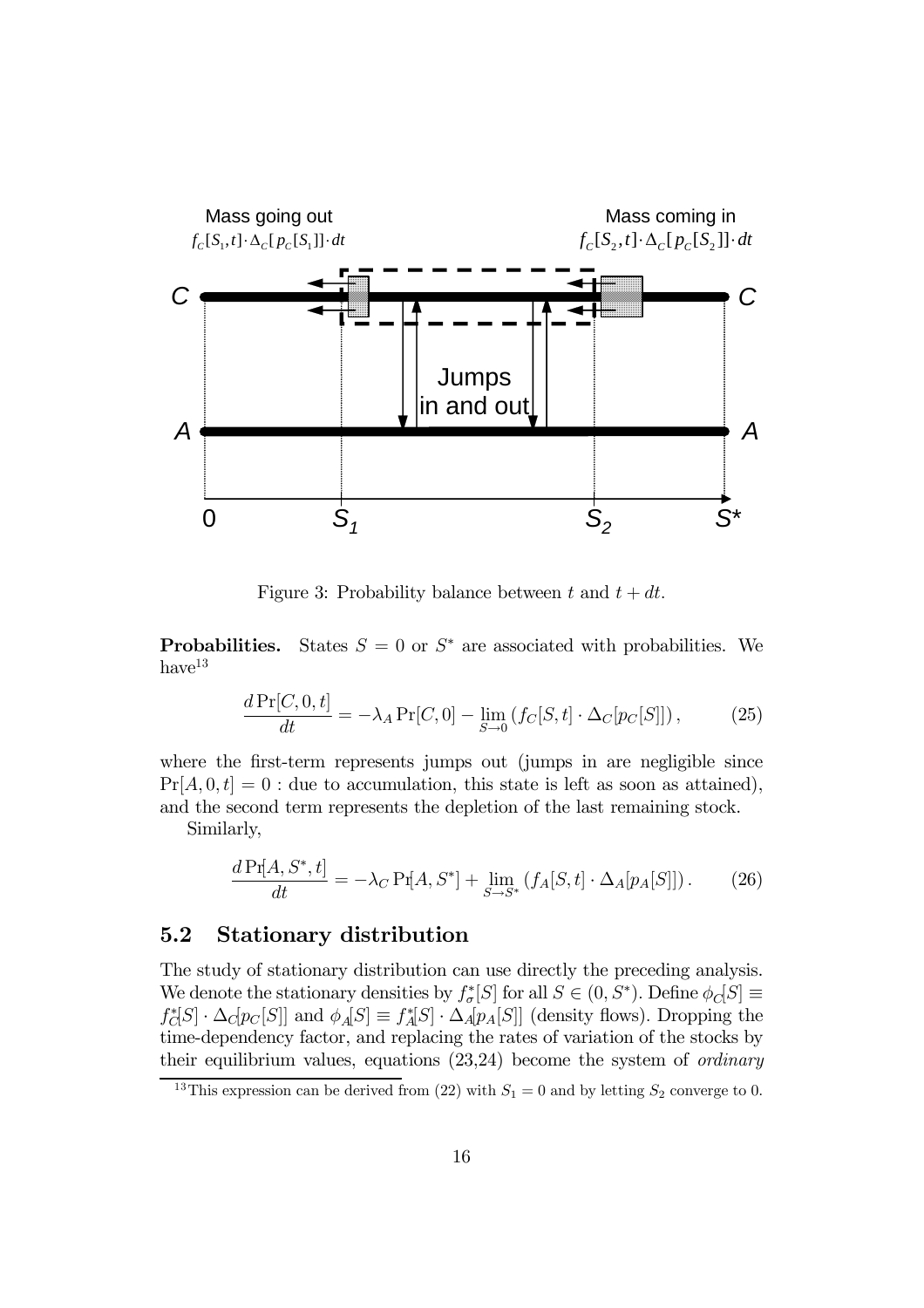differential equations

$$
\frac{d\phi_A}{dS} = \lambda_A f_C^* - \lambda_C f_A^*,\tag{27}
$$

$$
-\frac{d\phi_C}{dS} = \lambda_A f_C^* - \lambda_C f_A^*.
$$
 (28)

We also have from (25,26)

$$
\Pr[0] = \frac{1}{\lambda_A} \lim_{S \to 0} \phi_C,\tag{29}
$$

$$
\Pr[S^*] = \frac{1}{\lambda_C} \lim_{S \to S^*} \phi_A. \tag{30}
$$

Remark that

$$
-\phi_C[S] = \phi_A[S].\tag{31}
$$

Indeed, consider the open system  $\{(C, s), (A, s)|s \in [0, S]\}\,$ , this equation states that, in a stationary distribution, density flows in (at  $S$  for state  $C$ ) equal flows out (at S for state A). Jumps do not matter since they happen within the system.

Equations (27) and (28) collapse to:

$$
\frac{d\phi_A}{dS} = -\left(\frac{\lambda_A}{\Delta_C[p_C[S]]} + \frac{\lambda_C}{\Delta_A[p_A[S]]}\right)\phi_A.
$$
\n(32)

This first order ordinary differential equation is well defined for  $S \in [0, S^*]$ and can be solved numerically. The Cauchy-Lipschitz theorem is applicable.

### Algorithm 2 (Stationary distribution)

- 1. Calculate equilibrium prices  $p_C[S]$  and  $p_A[S]$ .
- 2. Fix arbitrarily  $\oint S$  as an initial condition for some  $S \in (0, S^*)$ .
- 3. Solve numerically the differential equation (32) over  $[0, S^*]$ .
- 4. Calculate conditional densities  $f_A^*$  and  $f_C^*$ .
- 5. Calculate the integrals over  $]0, S^*[$  of  $f_A^*$  and  $f_C^*$ .
- 6. Remark that  $Pr[S^*]=0$ . Use step 5 to calculate the residual  $Pr[0]$  using the facts that  $Pr[C] = \lambda_A/(\lambda_C + \lambda_A)$  and  $Pr[A] = \lambda_C/(\lambda_C + \lambda_A)$ .
- 7. Normalize  $f_A^*$  and  $f_C^*$  so that the total probability mass equals 1.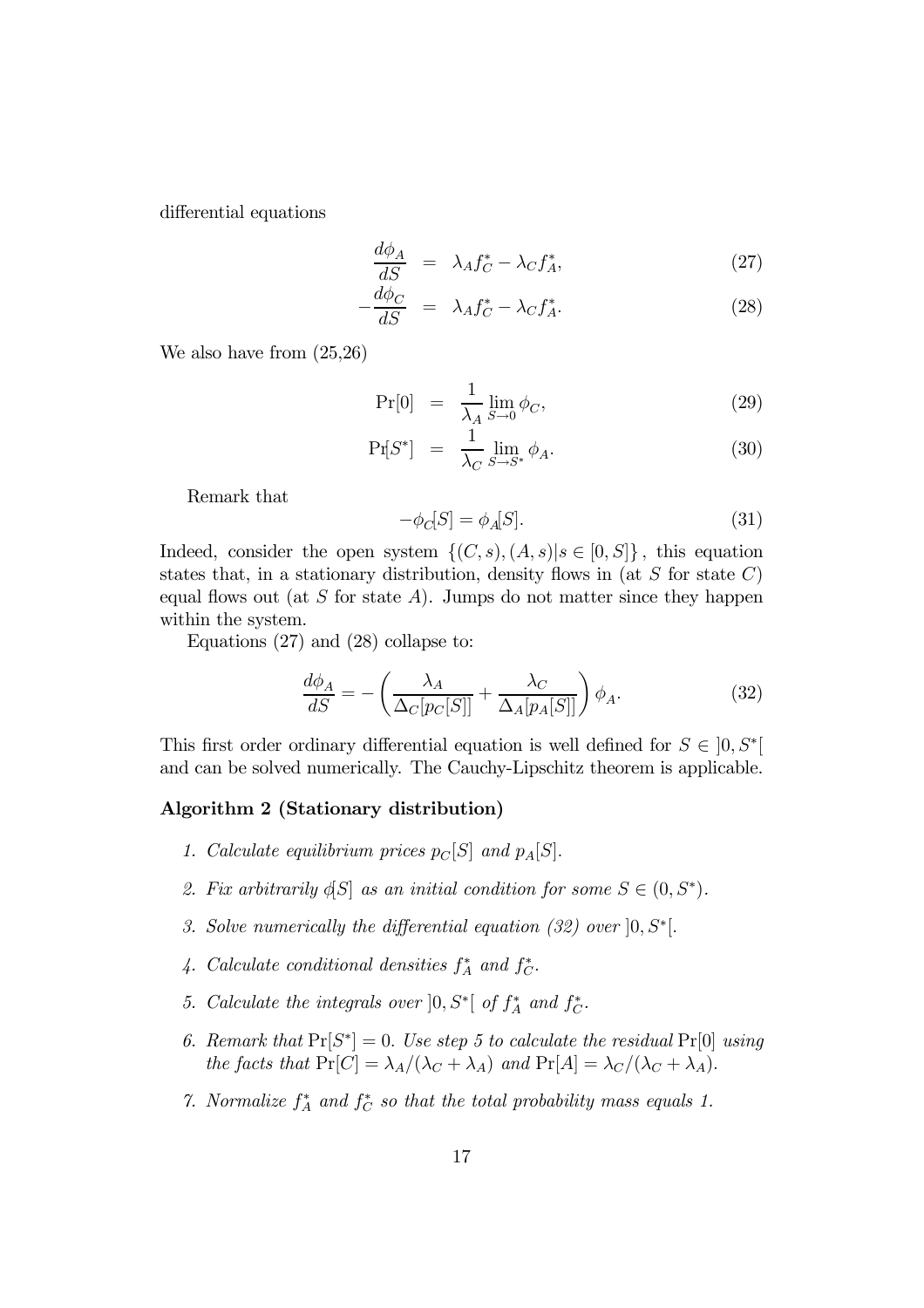Step 3 must be analyzed in detail. Indeed,  $\Delta_C[p_C[0]] = \Delta_C[p_C^*] = 0$  and  $\Delta_A[p_A|S^*]] = \Delta_A[p_A^*] = 0$ , meaning that  $\phi$  might diverge in such a way that normalization is impossible (integrals at step 5 could diverge). In fact, we check in Appendix A.7, that

$$
\int_{0}^{S^*} f_C^*[S]dS < \infty \text{ and } \int_{0}^{S^*} f_A^*[S]dS < \infty. \tag{33}
$$

Remark also that the integrals in step 5 can be calculated as accurately as needed, implying that the residual for Pr[0] in step 6 can be computed with the same accuracy.<sup>14</sup>

The numerical analysis gives instructive results on the overall behavior of the economy. How frequent are stockouts, i.e. how much is  $Pr[S = 0]$ compared to  $Pr[C] = \frac{\lambda_C}{\lambda_C + \lambda_A}$ ? Is the economy often close to having maximum stocks or is  $S^*$  a practically unapproachable limit? The last question can be addressed theoretically by characterizing the shape of the density of the stationary equilibrium around  $S^*$ . Here we can identify which are the critical parameters that determine the regime of the economy.

Figure 4 shows the stationary densities for the parameters in Table 1. We find  $Pr[0] = .1$ ,  $Pr[S^*] = 0$ . In fact  $\lim_{S\to 0} f_C = +\infty$ , but  $f_C$  is approximately proportional at 0 to  $1/\sqrt{S}$ , meaning that the probability of C remains finite (see equation 29). This high density around 0 comes from the fact that the rate of consumption of the stocks decreases steeply as S approaches zero. The high density on the left of  $S^*$  is explained by the fact that accumulation slows down as the stock approaches  $S^*$ (see equations (18,19) about drainage speed and time).

In contrast to 0,  $S^*$  is never attained, as we mentioned in Subsection 4.2. Nevertheless, as Proposition 4 shows, the probability mass can be quite concentrated, under precise circumstances, in the neighborhood of the maximum.

### Proposition 4 Let

$$
K_{S^*} = \frac{2\lambda_C}{\sqrt{(r+\lambda_C)^2 + 4\Delta_A' [p_A^*]\lambda_C M} - r - \lambda_C} \tag{34}
$$

with 
$$
M = \frac{\left[ (r + \lambda_A)(r + \lambda_C) - \lambda_A \lambda_C \right] p_A^* + (r + \lambda_A + \lambda_C) c}{-\lambda_C \Delta_C \left[ \frac{r + \lambda_C}{\lambda_C} p_A^* + \frac{c}{\lambda_C} \right]} > 0.
$$
 (35)

At  $S^*$ ,  $f_C$  is of the order of  $(S^* - S)^{K_{S^*}}$  and  $f_A$  is of the order of  $(S^* - S)^{K_{S^*}}$  $S)^{K_{S^*}-1}.$ 

<sup>&</sup>lt;sup>14</sup>The alternative method would be to use property  $(29)$ ; however, the numerical accuracy of the limit of  $\phi_C$  at 0 is not sufficient to recommend this procedure.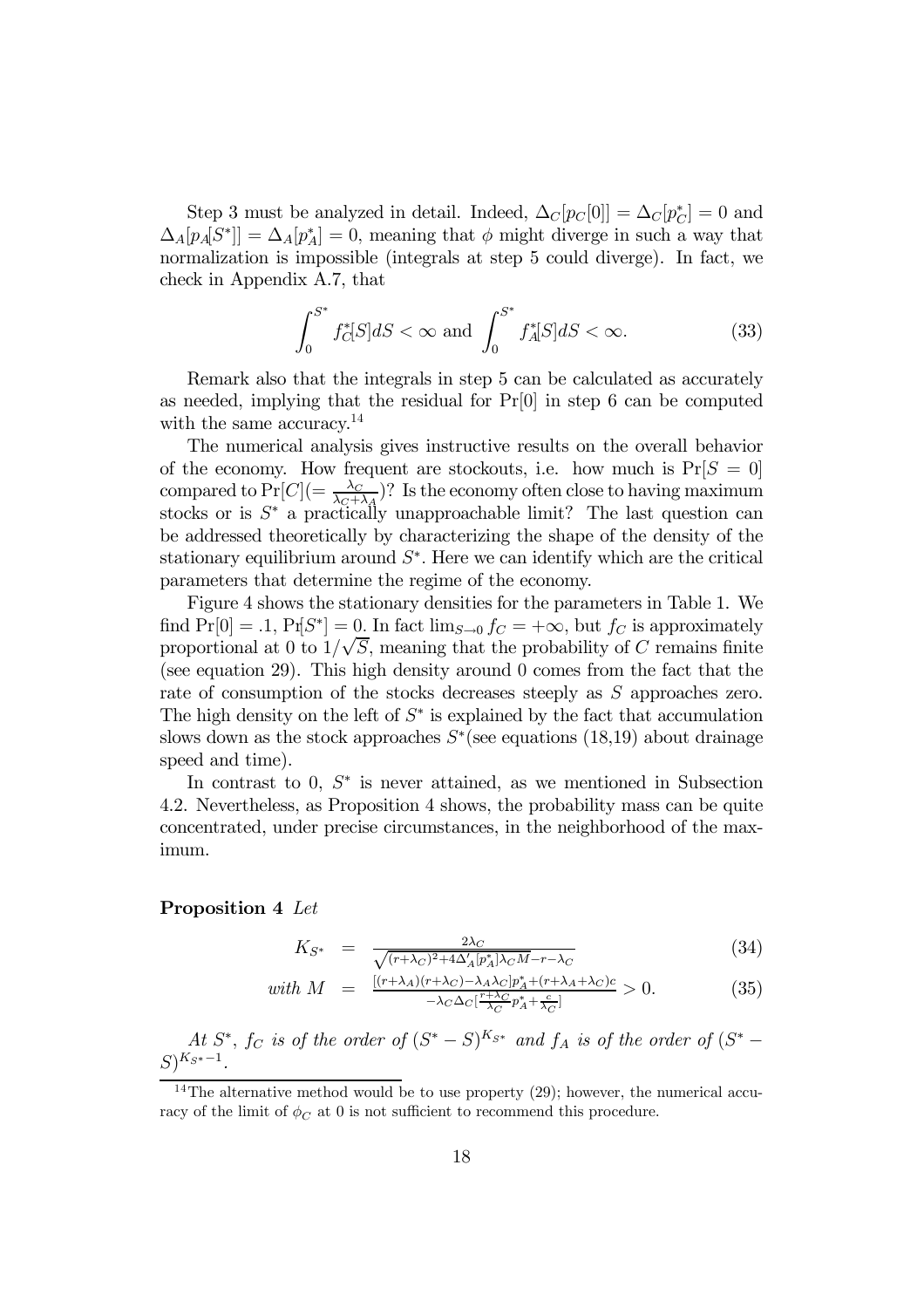

Figure 4: Densities.

Consequently,

- 1. If  $K_{S^*} < 1$ :  $f_A$  increases and diverges as  $S \to S^*$ . Though the maximum is never attained, any neighborhood of  $S^*$  has a positive probability.
- 2. If  $1 < K_{S^*} < 2 : f_A$  converges to 0 at  $S^*$  with vertical negative slope. The system is close to the maximum with a positive probability.
- 3. If  $K_{S^*} > 2$ :  $f_A$  converges to 0 at  $S^*$  with a null slope. The economy is almost surely far from the upper bound.

Given the discontinuous nature of the comparative statics, singular cases with either  $K_{S^*} = 1$  or  $K_{S^*} = 2$  would require higher order approximations than the one used in Appendix A.8 to be described.

The understanding of the conditions above is relatively complex since all the fundamental parameters play a role. In particular, no simple comparative statics with respect to r or  $\lambda_C$  emerge. In contrast, the effects of c,  $\lambda_A$  are obvious

$$
\frac{\partial K_{S^*}}{\partial c} < 0; \quad \frac{\partial K_{S^*}}{\partial \lambda_A} < 0. \tag{36}
$$

In the linear case, where in particular  $\Delta'_{A}[p_{A}^{*}] = \beta_{A}$ , we have

$$
\frac{\partial K_{S^*}}{\partial \beta_C} > 0; \frac{\partial K_{S^*}}{\partial \beta_A} < 0; \frac{\partial K_{S^*}}{\partial p_C^*} < 0; \frac{\partial K_{S^*}}{\partial p_A^*} < 0.
$$
 (37)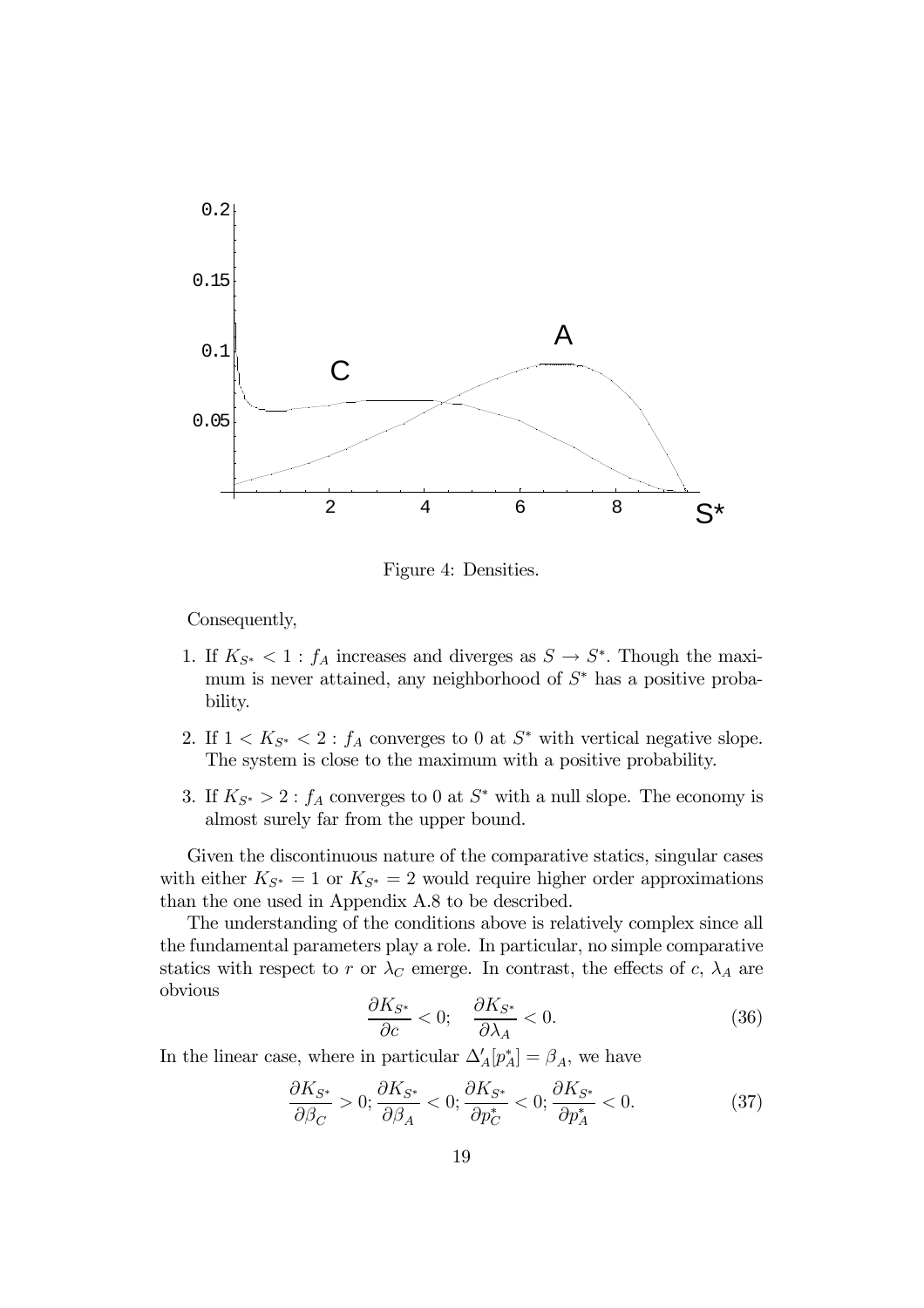The comparative statics on  $K_{S^*}$ , together with the ones on  $S^*$  exposed in the comments of Proposition 2, outline a notion of flexibility: the higher  $K_{S^*}$ , the less flexible the economy is. Excess supply functions measure the response of prices to given variations in stocks. Small maximum stocks correspond to flexible economies for which large storage would be useless, and accordingly the economy has, statistically, enough time to approach this modest target during abundance period. On the contrary, large maximum stocks mean that the economy with seize (almost) any opportunity to accumulate, which happens in economies where building stocks is a costly process. Accordingly, it is very likely that the random alternation between abundance and scarcity episodes will keep the economy far from the bliss point.

# 6 Applications and extensions

In this Section, we extend the model by assessing the impact of three kinds of constraints: politically imposed bounds on prices, nonnegligible injection and release costs and limited storage capacity.

Analyzing the impact of a constant price on the dynamic system allows a comparison of the results with those proposed by the abundant literature on stabilization. Following on from this, we show that nonnegligible injection and release fees can be modelled as parallel shifts in the functions  $p_A[S]$  and  $p<sub>C</sub>[S]$ . The main results of our analysis are unaffected by this generalization. Finally, assuming that storage capacity is exogenously constrained, we show that in the accumulation phase, the maximal stock is attained in finite time. Moreover, the price for storage service suddenly jumps above marginal cost when capacity saturates.

## 6.1 Stabilization, storage and persistent crises

Assume that a central authority imposes a constant price  $p^*$ . A price below  $p_A^*$ would not be sustainable in the long run (stock will be drained out shortly). A price above  $p_C^*$  would cause never ending accumulation, which would be uneconomical. So, the relevant policies consider  $p_A^* < p^* < p_C^*$ . Remark that if we preclude rationing, the policy is not strictly applicable since the price must turn to  $p_C^*$  when stocks are empty in state C. With rationing, the price may remain formally at  $p^*$ , but the marginal shadow value of the commodity would be  $p_C^*$  anyway.

To summarize the effect of the policy, the simplest approach is to search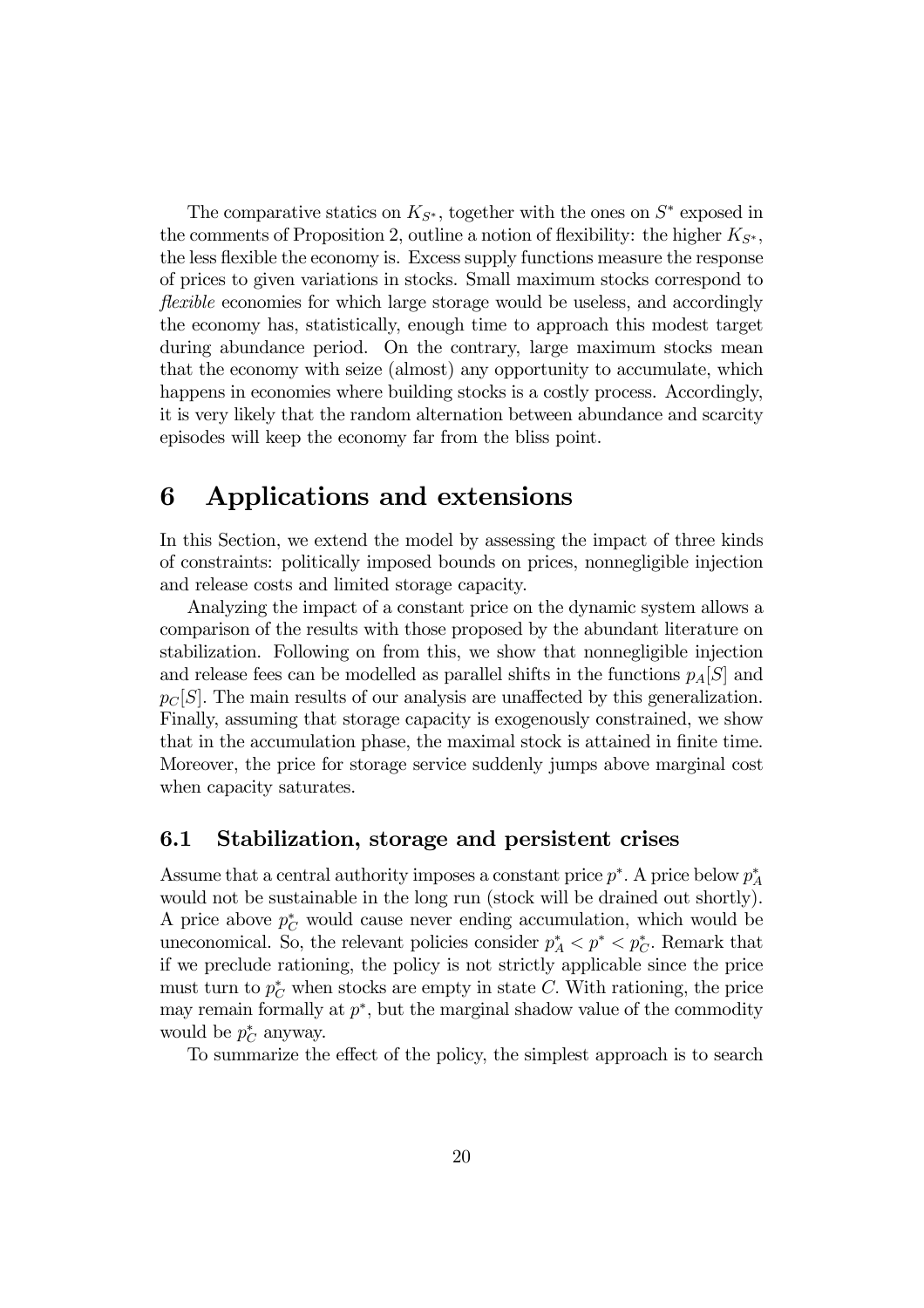for stationary distribution. We can solve (32), i.e.

$$
\frac{d\phi_A}{dS} = -\left(\frac{\lambda_A}{\Delta_C} + \frac{\lambda_C}{\Delta_A}\right)\phi_A \text{ for all } S > 0,
$$
\n(38)

where  $\frac{\lambda_A}{\Delta_C} + \frac{\lambda_C}{\Delta_A}$  here is a constant (with a constant price,  $\Delta_C < 0$  and  $\Delta_A > 0$ are constant). Define  $\overline{p}^*$  as the solution to the equation  $\lambda_A\Delta_A[p]+\lambda_C\Delta_C[p] =$ 0.

If  $p^* < \overline{p}^*$ , then  $\frac{\lambda_A}{\Delta_C} + \frac{\lambda_C}{\Delta_A} > 0 \Leftrightarrow \lambda_A \Delta_A + \lambda_C \Delta_C < 0$  : on average, the economy draws on the stocks. This implies that  $\phi_A$  is decreasing and the density is a decreasing exponential: lower stocks are more likely. The distribution has an unbounded support, empty stocks in crisis is an event of positive probability during which the price is  $p_C^*$ .

If  $p^* > \overline{p}^*$ , then  $\frac{\lambda_A}{\Delta_C} + \frac{\lambda_C}{\Delta_A} < 0 \Leftrightarrow \lambda_A \Delta_A + \lambda_C \Delta_C > 0$  : on average, the economy piles up stocks. This implies that  $\phi_A$  is increasing unboundedly with respect to S. Higher stocks being increasingly likely, normalization is impossible; in other words there is no well defined stationary distribution. Stocks diverge to infinity with probability one and stabilization, in this sense, succeeds.

The case  $p^* = \overline{p}^*$  is intriguing. The economy has no tendency to pile up nor to drain out stocks. All positive levels of the stocks are equally likely (the stationary density is flat), meaning that the behavior of the system in the long run is unpredictable.

Stabilization should not be understood in the narrow sense of averaging the price that would be observed in the absence of storage capabilities. Remark indeed that  $\bar{p}^*$ , which is the critical threshold, could be higher or lower than the average no-storage price  $\frac{\lambda_A}{\lambda_A+\lambda_C}p_A^* + \frac{\lambda_C}{\lambda_A+\lambda_C}p_C^*$ . This depends on the sensitivity of excess supply functions to price variations.

The conclusion is straightforward: perfect price stabilization can be reached only if the economy is prepared to let stocks go to infinity. The analysis above is easily extended to the case of limited storage capacity. Any upper bound on stocks leaves positive probability on empty stocks. In that case, the probabilities of full storages and stockouts depends on the policy  $p^*$  chosen.

## 6.2 Injection and release costs

Denote unit injection cost by  $i$  and unit release cost by  $s$ . Assume that in each state  $\sigma = A, C$ , and for any stocks level S, there are markets for the gas *outside* and *inside* the reservoir, the prices being respectively  $p_{\sigma}[S]$ and  $p_{\sigma}^{I}[S]$ . The (competitive) market equilibrium between outside and inside gases implies that, whenever  $S > 0$ ,

$$
p_A[S] + i = p_A^I[S]
$$
 and  $p_C[S] = p_C^I[S] + s.$  (39)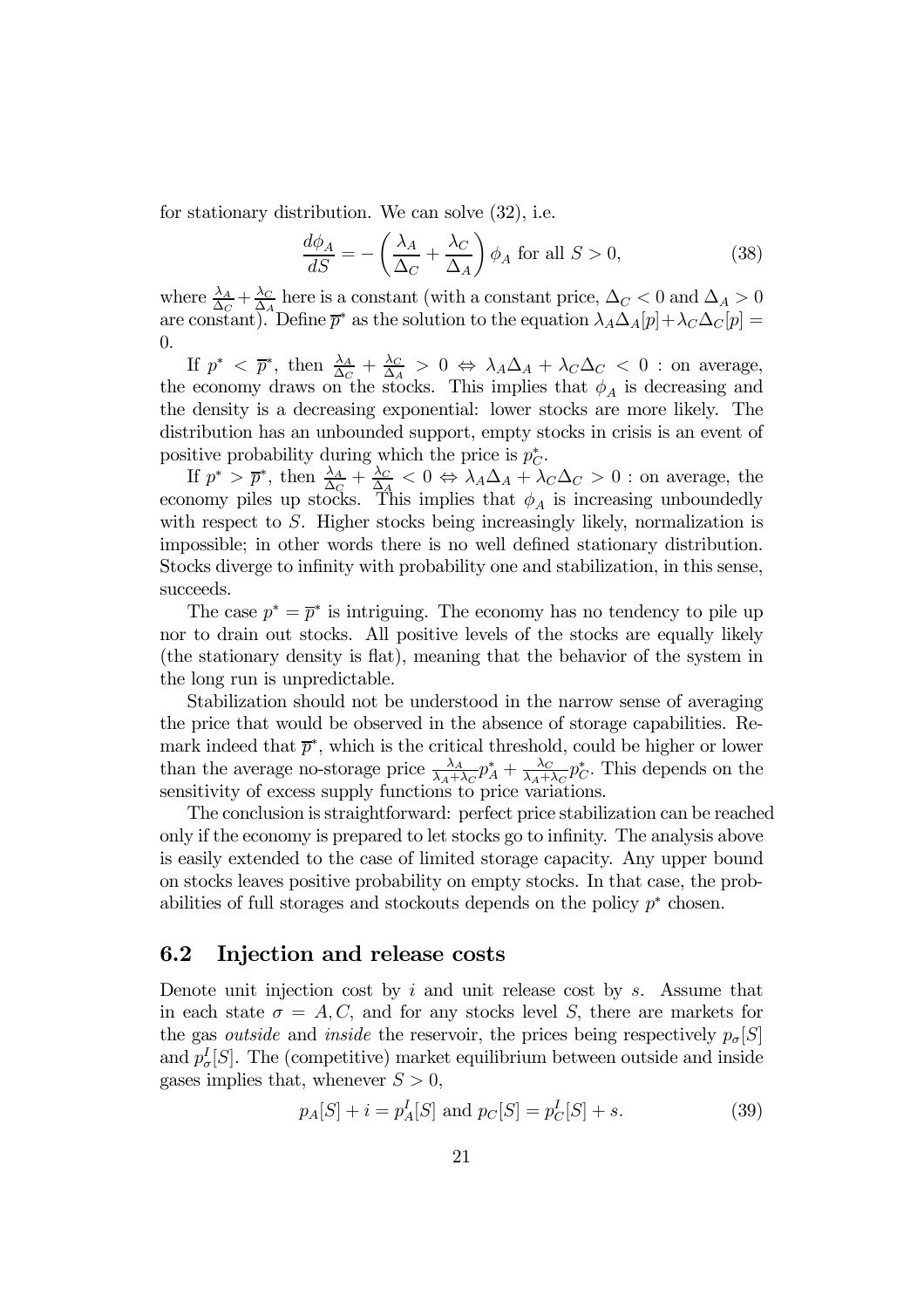The structure of the system of equations is preserved, with  $p_{\sigma}^{I}$  replacing  $p_{\sigma}$ . No arbitrage conditions read

$$
\Delta_C[p_C^I + s] \cdot \frac{dp_C^I}{dS} = (r + \lambda_A)p_C^I - \lambda_A p_A^I + c,\tag{40}
$$

$$
\Delta_A[p_A^I - i] \cdot \frac{dp_A^I}{dS} = (r + \lambda_C)p_A^I - \lambda_C p_C^I + c. \tag{41}
$$

Remark that the excess supply functions are shifted, thus boundary conditions are

$$
p_C^I[0] = p_C^* - s,\t\t(42)
$$

$$
p_A^I[S^*] = p_A^* + i. \tag{43}
$$

The range of  $p_{\sigma}^I$  is narrower than that of  $p_{\sigma}$ : the minimum is higher, the maximum is lower. As a result, the condition ensuring that there is storage in equilibrium is more restrictive than the one in Proposition 1 (Point 4), i.e. in the linear case

$$
p_C^* - s > \left(\frac{r+\lambda}{\lambda_C}\right)(p_A^* + i) + \frac{c}{\lambda_C}.\tag{44}
$$

The phase diagram enables us to show that  $S^*$  is decreasing with respect to the cost parameters  $s$  and  $i$ . The rest of the comparative statics is identical.

## 6.3 Limited storage capacity

If the total storage capacity  $\overline{S}$  exceeds  $S^*$ , then the unconstrained trajectory remains sustainable; else, rational storers anticipate that boundary conditions are modified.

As long as some capacity is vacant, then storage price per unit of gas (per unit of time) remains equal to marginal cost  $c$ ; the system of equations is exactly the same as the one without any constraint, so the equilibrium is described by a trajectory in region  $I$  of the phase diagram. Trajectories below the unconstrained equilibrium start on the vertical axis at a given price for  $S = 0$  and stop on the horizontal axis on the right of  $\Omega$  for a maximum stock which is smaller than  $S^*$ . There is a unique trajectory such that this maximum stock equals exactly  $\overline{S}$ . It describes the unique equilibrium with limited storage capacity. See for example the dashed trajectory below the bold one in Figure 1.

In the accumulation phase, the price for storage service suddenly jumps above marginal cost when capacity is saturated. We denote it by  $\pi_A$ <sup>15</sup> Given

<sup>&</sup>lt;sup>15</sup>In case of crisis, the stock immediately starts being used so that state  $(C, S = \overline{S})$ does not last. This implies that  $\pi_C$ , the price of storage services for congestion during the crisis, has no measurable economic effect.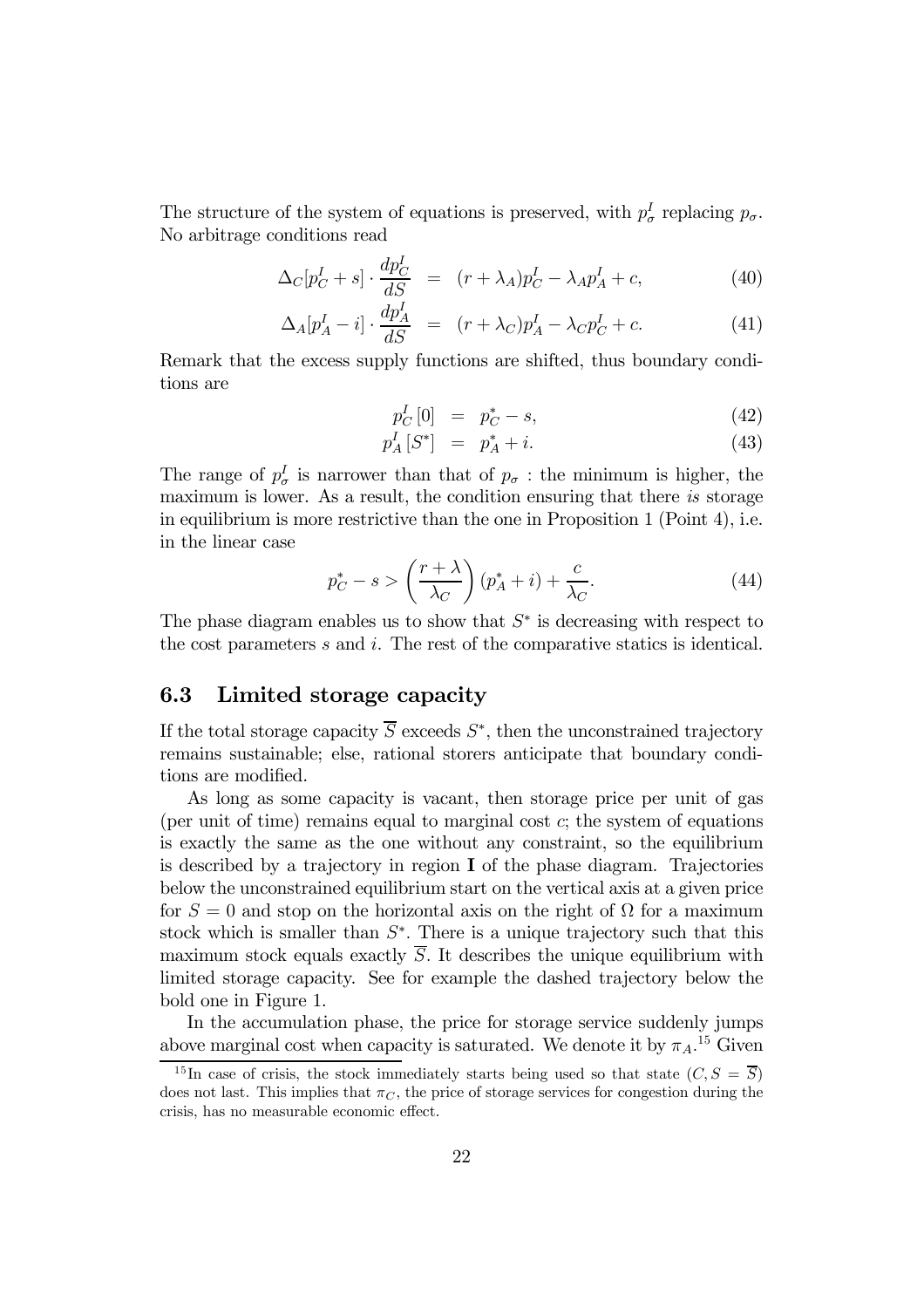that  $p_A[S] = p_A^*$ , the no-arbitrage argument in state  $(A, S = S)$  can be expressed

$$
\lambda_C(p_C[\overline{S}] - p_A^*) = rp_A^* + \pi_A. \tag{45}
$$

The LHS measures the potential profit from holding stocks and the RHS the cost. Given that  $p_C[\overline{S}] > \frac{r + \lambda_C}{\lambda_C} p_A^* + \frac{c}{\lambda_C}$  (the terminal point is on the right of  $\Omega$  in Figure 1), we have  $\pi_A > c$ .

In contrast to the unconstrained case, the maximal stock is attained in finite time if abundance lasts long enough. This explains that the jump in the price of storage services (a discontinuity) is consistent with a continuous price function  $p_A[S]$  (continuity is necessary for no-arbitrage): before the capacity is full, the price  $p_A[S]$  decrease steadily; storers incur non-negligible capital losses if the state does not change; this depreciation term does not converge to zero as the maximal stocks are reached; this term is relayed by cost  $\pi_A > 0$  when the constraint becomes binding.

# 7 Conclusion

Our model has fully described the behavior of a Markov economy in which storage dynamics are determined by random occurrence of crises. Overall, we have proposed the quite appealing notion of "flexible economy". We have proved that in equilibrium, a more flexible economy (i.e. better able to absorb shocks via production and consumption changes), is less keen to build up large stocks and is much more likely (in terms of probability) to hold maximum stocks. If the reluctance to build large stocks is intuitive, since overall, the value of stocks (or the convenience yield) decreases when an economy can promptly react to a shock, release dynamics are less intuitive. We show that flexible economies go fast towards maximum stocks and just stay there until a shock leads to fast drainage, while inflexible economies incur permanent movement of their stocks, and over a wider interval. This relationship between flexibility and maximum stocks is a result of interest. On this ground, it could be argued that security of supply policies for energy or banking rules for emission rights, which are never neutral with respect to the market equilibrium, should not be set equally across European states, inasmuch as their capabilities to repond to shocks is heterogeneous.

## References

[1] Baldursson, Fridrik M.; von der Fehr, Nils-Henrik (2004): "Price Volatility and Risk Exposure: On Market-based Environmental Policy Instruments,"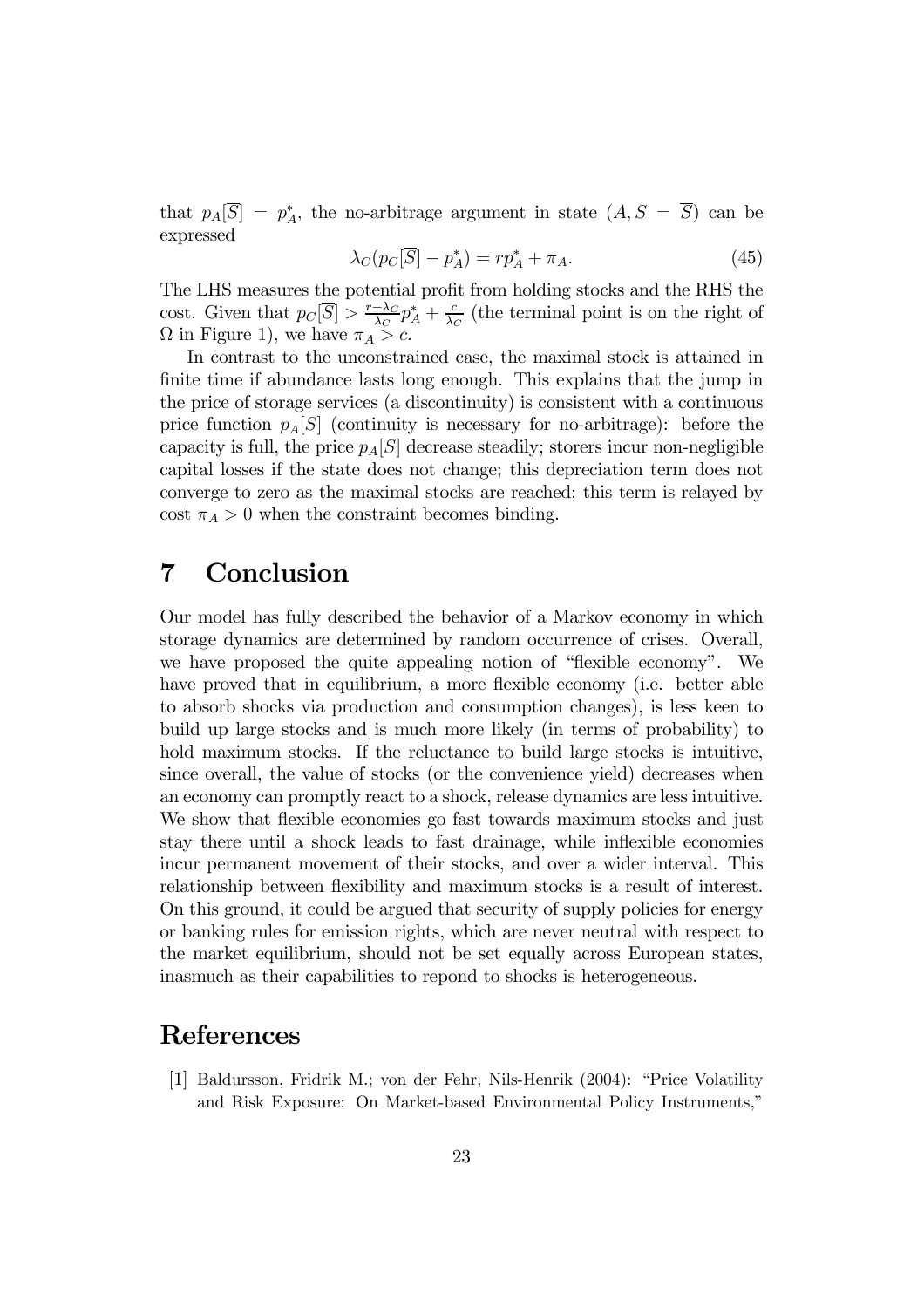Journal of Environmental Economics and Management, 48, 682-704.

- [2] Ben-David, Shau; Brookshire, David ; Burness, Michael; McKee, Stuart; Schmidt, Christian (2000): "Attitudes Toward Risk and Compliance in Emission Permit Market," Land Economics, 76, 590-600.
- [3] Carlson, Dale A; Sholtz, Anne M. (1994): "Designing Pollution Market Instruments: A Case of Uncertainty," Contemporary Economic Policy, 12, 114- 125.
- [4] Chambers, Marcus J.; Bailey, Roy E. (1996): "A Theory of Commodity Price Fluctuations," Journal of Political Economy, 104, 924-957.
- [5] Chaton, Corinne; Creti, Anna; Villeneuve, Bertrand (2005): Gas Storage and Security of Supply, LERNA Working Paper.
- [6] Crawford, Vincent; Sobel, Paul Joel; Takahashi, Ichiro (1984): "Bargaining, Strategic Reserves, and International Trade in Exhaustible Resources," American Journal of Agricultural Economics, 66, 472-80.
- [7] Deaton, Angus; Laroque, Guy (1992): "On the Behaviour of Commodity Prices," Review of Economic Studies, 59, 1-23.
- [8] Deaton, Angus; Laroque, Guy (1996): "Competitive Storage and Commodity Price Dynamics," Journal of Political Economy, 104, 896-923.
- [9] Devarajan, Shantayanan; Weiner; Robert J. (1989): "Dynamic Policy Coordination: Stockpiling for Energy Security," Journal of Environmental Economics and Management, 16, 9-22.
- [10] Edward, Robert; Hallwood, Charles P. (1980): "The Determination of Optimum Buffer Stock Intervention Rules," Quarterly Journal of Economics, 94, 156—166.
- [11] Helmberger, Peter; Weaver, Rob (1977): "Welfare Implications of Commodity Storage Under Uncertainty," American Journal of Agricultural Economics, 59, 639—651
- [12] Hennessy, David. A.; Roosen, Jutta (1999): "Stochastic Pollution, Permits and Merger Incentives," Journal of Environmental Economics and Management, 37, 211-232.
- [13] Hillman, Arye L.; Van Long, Ngo (1983): "Pricing and Depletion of an Exhaustible Resource when There is Anticipation of Trade Disruption," Quarterly Journal of Economics, 98, 215-233.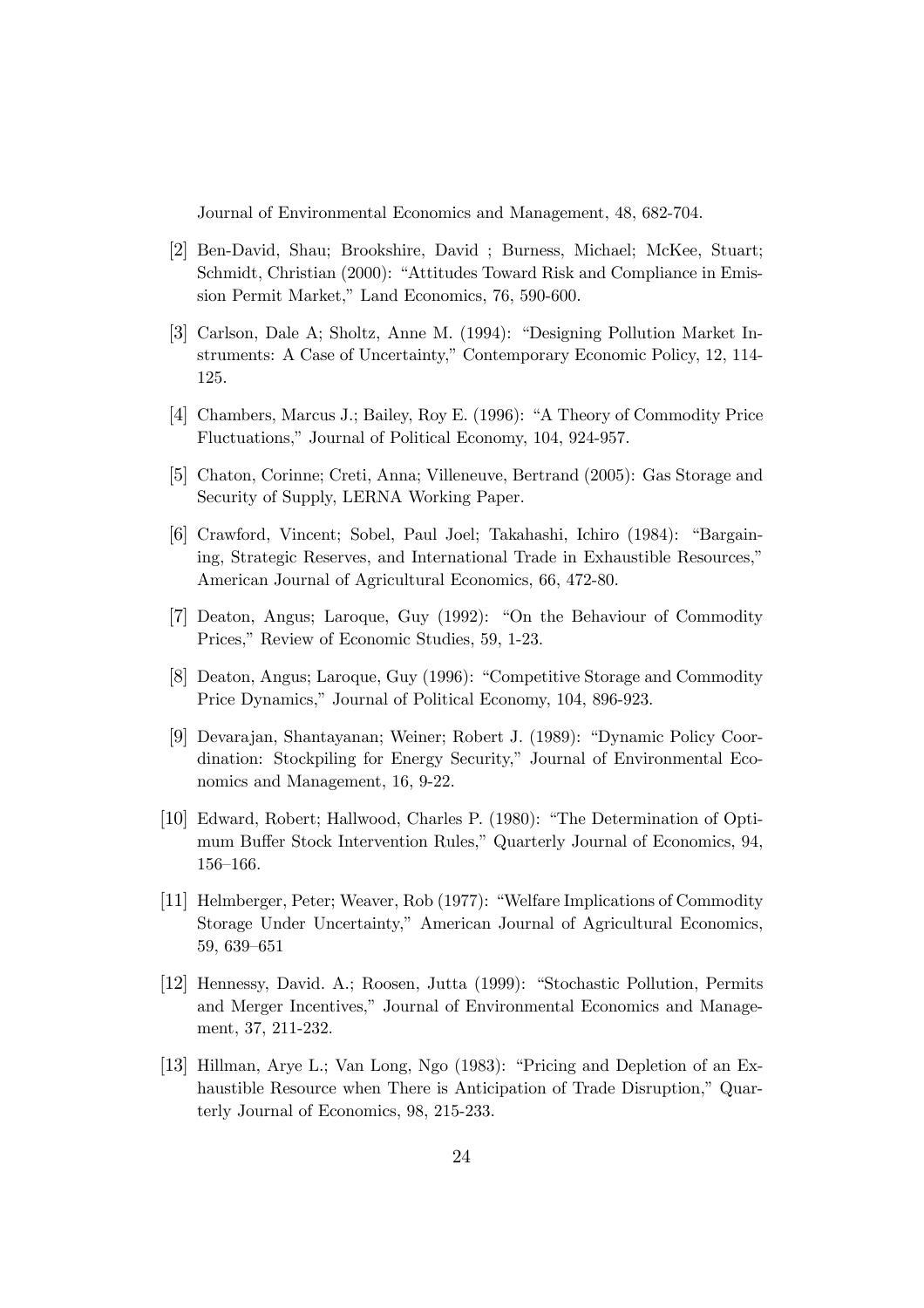- [14] Hogan, William (1983): "Oil Stockpiling: Help Thy Neighbor," Energy Journal, 4, 49-71.
- [15] Hughes Hallett, A.J. (1984): "Optimal Stockpiling in a High-Risk Commodity Market: The Case of Copper," Journal of Economic Dynamics and Control, 8, 211-38.
- [16] Massel, Benton (1961): "Price Stabilization and Welfare," Quarterly Journal of Economics, 83, 284—298.
- [17] Montero, Juan P. (1997): "Marketable Pollution Permits with Uncertainty and Transactions Costs," Resource and Energy Economics, 20, 27-50.
- [18] Newbery, David; Stiglitz, Joseph E. (1981): The Theory of Commodity Price Stabilization, Oxford University Press.
- [19] Nichols, Albert; Zeckhauser, Richard (1977): "Stockpiling Strategies and Cartel Prices," Bell Journal of Economics, 8, 66-96
- [20] Oi, Walter (1961): "The Desirability of Price Instability Under Perfect Competition," Econometrica, 29, 58—64.
- [21] Rousse, Olivier; Sévi, Benoît (2006): "Banking Behavior under Uncertainty: Evidence from the US Sulfur Dioxide Emissions Allowance Trading Program," Cahier CREDEN 06.02.63, Université de Montpellier.
- [22] Routledge, Bryan R.; Seppi, Duane J.; Spatt, Chester S. (2000): "Equilibrium Forward Curves for Commodities," Journal of Finance, 55, 1297-1338.
- [23] Schennach, Susanne M. (2000): "The Economics of Pollution Permit Banking in the Context of Title IV of the 1990 Clean Air Act Amendments," Journal of Environmental Economics and Management, 40, 189-210.
- [24] Stiglitz, Joseph (1977): "An Economic Analysis of the Conservation of Depletable Natural Resources," Draft Report, IEA, Section III.
- [25] Sweeney, John (1977): "Economics of Depletable Resources: Market Forces and Intertemporal Bias," Review of Economic Studies, 44, 125-142.
- [26] Turnovsky Stephen, J. (1974): "Price Expectations and the Welfare Gains from Price Stabilization," American Journal of Agricultural Economics, 56, 706—716.
- [27] Turnovsky Stephen, J. (1976): "The Distribution of Welfare gains from Price Stabilization: the case of Multiplicative Disturbances," International Economic Review, 17, 133—148.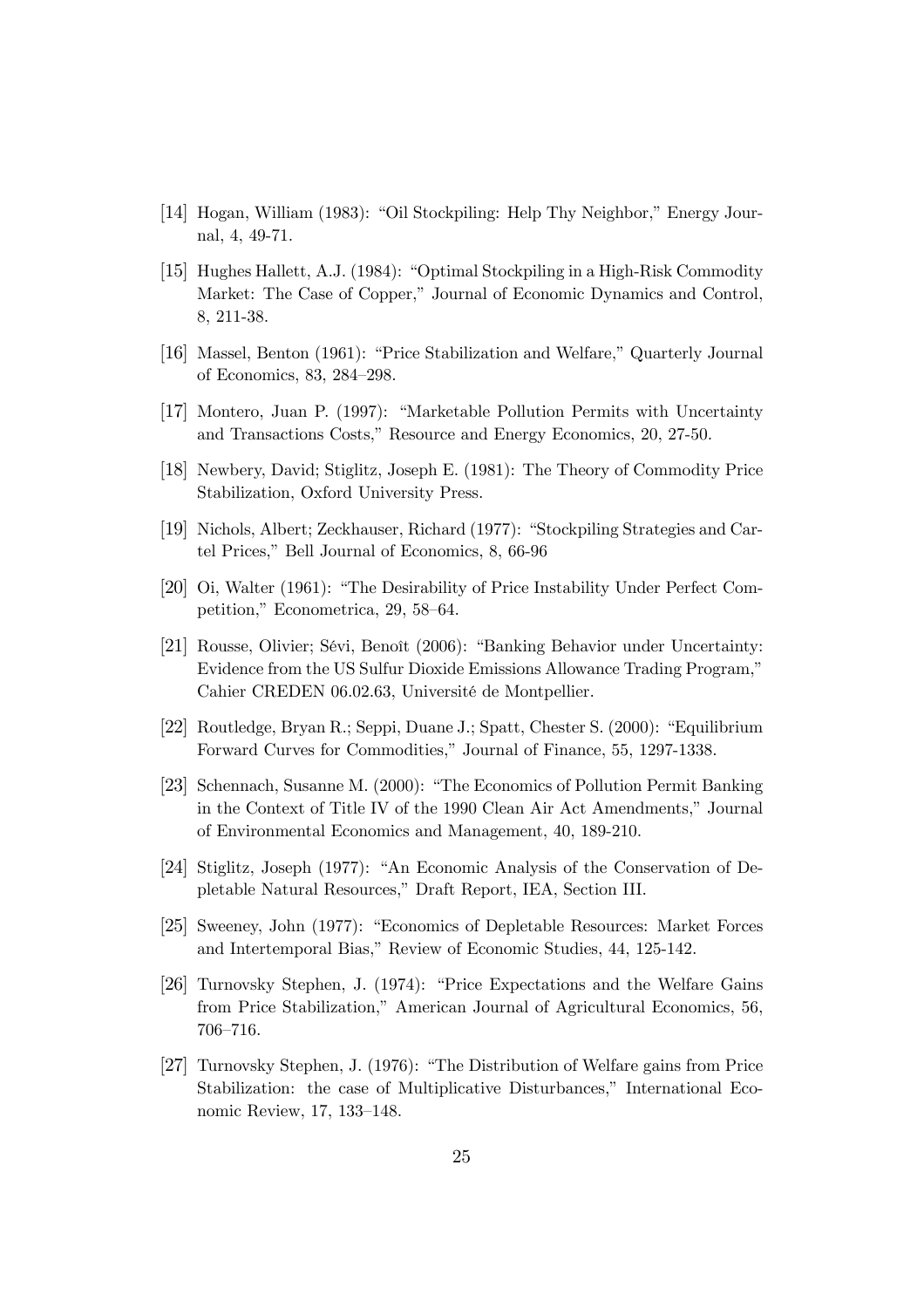- [28] Waugh, Frederic V. (1944): "Does the Consumer Benefit from price Instability?" Quarterly Journal of Economics, 53, 602—614
- [29] Williams, Jeffrey C.; Wright, Brian D. (1991): "Storage and Commodity Markets," Cambridge University Press.

# A Appendix

#### A.1 Phase diagram

Compared to  $(AA'), (CC')$  cuts the horizontal axis with a smaller value of  $p_C$ . It suffices to inject  $p_A = p_A^*$  in both equations and to check that

$$
\frac{\lambda_A}{r + \lambda_A} p_A^* - \frac{c}{r + \lambda_A} < \frac{r + \lambda_C}{\lambda_C} p_A^* + \frac{c}{\lambda_C}.\tag{46}
$$

This is obvious.

To show that  $(CC')$  cuts the vertical axis with a larger value of  $p_A$  than  $(AA')$ , we inject  $p_C = p_C^*$  into both equations and check that the following equation remains true (obvious)

$$
\frac{r + \lambda_A}{\lambda_A} p_C^* + \frac{c}{\lambda_A} > \frac{\lambda_C}{r + \lambda_C} p_C^* - \frac{c}{r + \lambda_C}.\tag{47}
$$

### A.2 Proof of Proposition 1

1. and 2. Price functions are continuous and the stocks vary continuously with respect to time, thus the support of stocks is necessarily an interval.

Assume that over some interval J of stocks,  $\Delta_C[p_C[S]] \geq 0$  and  $\Delta_A[p_A[S]] \geq 0$ 0 (accumulation only) or  $\Delta_C[p_C[S]] \leq 0$  and  $\Delta_A[p_A[S]] \leq 0$  (drainage only). Clearly, interval  $J$  can be traversed once at most in history. Consequently, interval J cannot be part of the equilibrium support of the stocks.

If over some interval,  $\Delta_C[p_C[S]] \geq 0$  (i.e.  $p_C[S] \geq p_C^*$ ) and  $\Delta_A[p_A[S]] \leq 0$ (i.e.  $p_A[S] \leq p_A^*$ ), accumulation during crises is motivated only by the fact that the price is expected to rise if the economy stays in crisis (an episode of abundance causes a negative shock on the price). This means that  $dp_C^*[S]/dS > 0$ . In consequence, the price in state  $C$  is unbounded as well as the support of  $S$ , since any length for an episode of scarcity has positive probability to be exceeded. Such a bubble is unreasonable since it would imply unbounded storage capacity (a transversality condition would translate this common sense remark into mathematical language). These arguments show that  $\Delta_C[p_C[S]] \leq 0$  (i.e.  $p_C[S] \leq p_C^*$ ) and  $\Delta_A[p_A[S]] \geq 0$  (i.e.  $p_A[S] \geq p_A^*$ ).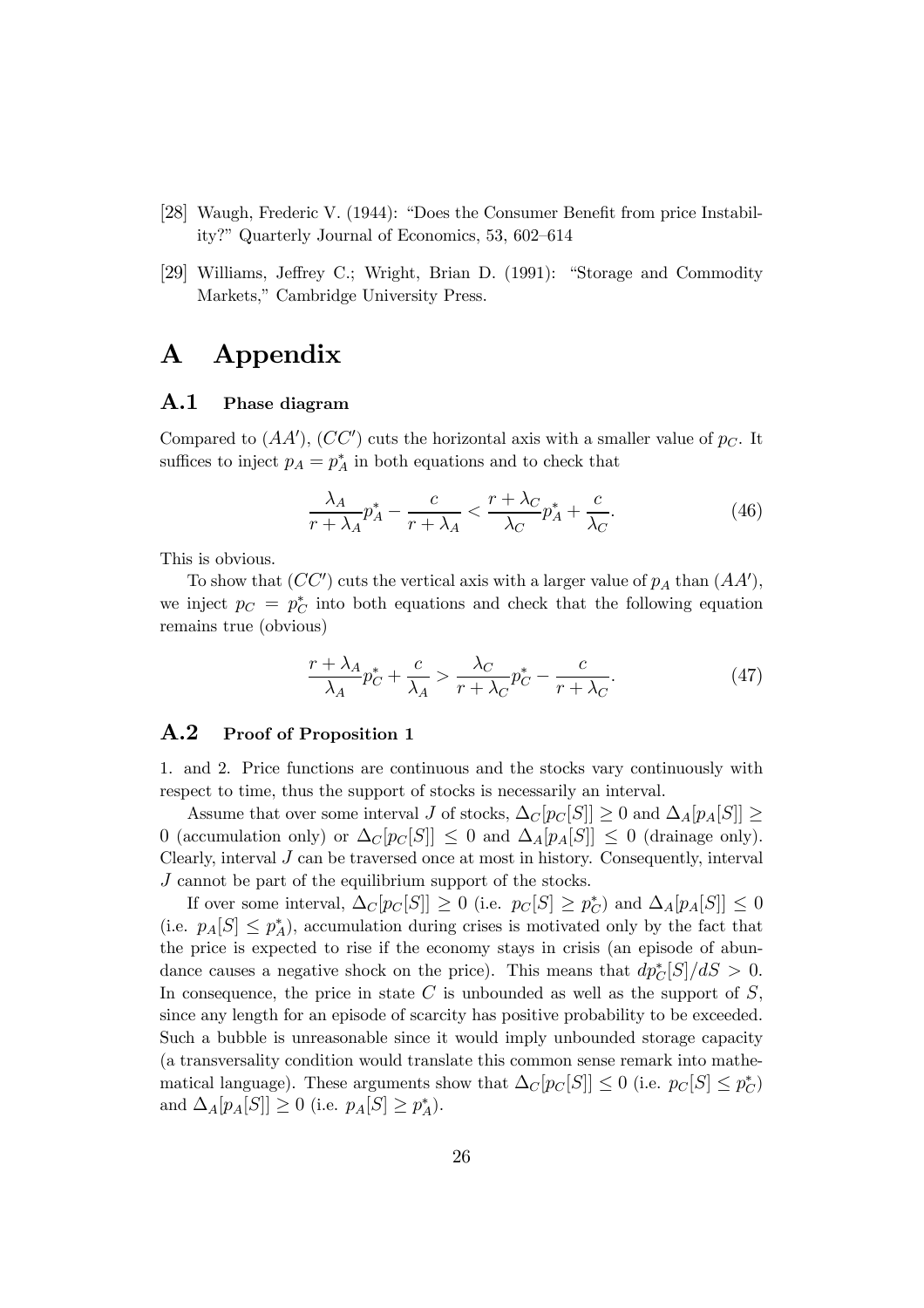Remark now that if the lower bound of the support were strictly positive, this would mean that a certain quantity of the commodity would be permanently frozen. Denote this level by  $S_{\text{min}}$ . Necessarily,  $p_C[S_{\text{min}}] = p_C^*$ , meaning that if the economy stays in crisis for a long time (a possible event), storers have to pay storage costs without compensation in potential price movements. Consequently, support is bounded below by 0 ( $S_{\text{min}} = 0$ ).

3. If  $p_C[0] < p_C^*$ , final demand would exceed production for  $S = 0$ , which is impossible with empty storages. This proves that the trajectory starts on the vertical axis  $(p_C[0] = p_C^*).$ 

Assume that there is an  $\varepsilon > 0$  such that  $p_A$  stays larger than  $p_A^* + \varepsilon$  as S increases. Given the phase diagram,  $p_A$  reaches its minimum on the straight line  $(AA')$ , if the trajectory starts in **I**. In any case, as S increases, the trajectory enters in II, then in III, implying that  $p_A$  overshoots  $\frac{r+\lambda_A}{\lambda_A}p_C^* + \frac{c}{\lambda_A}$  (intersection between  $(CC')$  and vertical axis). In other terms, for any large enough S,  $p_A$ overshoots  $p_C^*$  while  $p_C$  remains below  $p_C^*$ . Thus, as S continues to grow,  $x'_A/x'_C$ remains finite whether or not  $p_A$  tends towards infinity. We conclude that any trajectory in **III** reaches the vertical axis  $p_C = p_C^*$  for a finite value of the stock. At this point, drainage stops in state  $C$ , but accumulation continues in state  $A$  $(x_A > 0)$ , meaning that the stock is never going to be used in the future, which is uneconomical (see point 1 in this proof).

We conclude from the contradiction that accumulation must stop in state  $A$  for some stocks  $S^*$ ; thus necessarily  $p_A[S^*] = p_A^*$ . Remark that this can only happen in I on the horizontal axis at point  $\Omega$ .

4. From  $(AA')$ , we have

$$
(r + \lambda_C)p_A[S^*] - \lambda_C p_C[S^*] + c = 0
$$
\n(48)

i.e.

$$
p_C[S^*] = \frac{r + \lambda_C}{\lambda_C} p_A^* + \frac{c}{\lambda_C} \tag{49}
$$

This corresponds to  $\Omega = \left(\frac{r+\lambda_C}{\lambda_C}p_A^* + \frac{c}{\lambda_C}, p_A^*\right)$ . For this intersection to exist, i.e. for I not to be empty, a sufficient and necessary condition is

$$
(r + \lambda_C)p_A^* + c \le \lambda_C p_C^*.
$$
 (50)

5. We show that there is a unique trajectory passing through  $\Omega$ . The Cauchy-Lipschitz Theorem cannot be applied since the system is singular at  $\Omega$ . We use the following argument: choose any starting point in the interior of I, denoted by  $(p_C^0, p_A^0)$ ; it is necessarily nonsingular. The trajectory passing through this point is unique (Cauchy-Lipschitz). Consider the point  $(p_C^0, p_A^0 + \varepsilon)$  where  $\varepsilon$  is some small real. Straightforward calculations show that the slope of the trajectory passing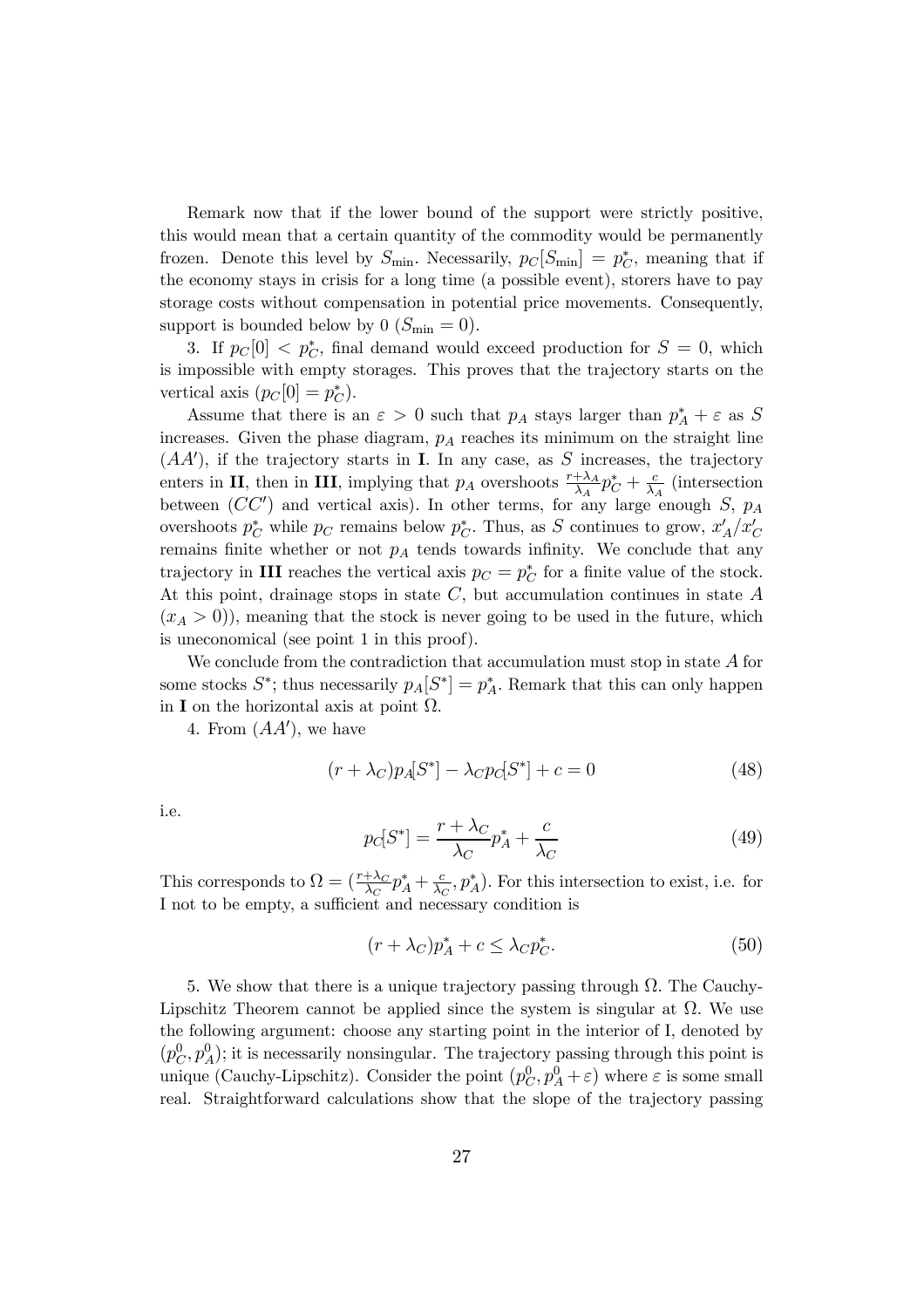through  $(p_C^0, p_A^0 + \varepsilon)$ , which is positive, decreases as  $\varepsilon$  increases. One can directly reason on

$$
dp_A/dp_C = \frac{\Delta_C[p_C]}{\Delta_A[p_A]} \cdot \frac{(r + \lambda_C)p_A - \lambda_C p_C + c}{(r + \lambda_A)p_C - \lambda_A p_A + c}.\tag{51}
$$

This means that trajectories move apart as S increases, i.e. as they approach  $\Omega$ . The consequence is that there cannot be multiple trajectories through  $\Omega$ . This proves existence and uniqueness.

### A.3 Proof of Proposition 2

We first determine how trajectories move in the phase diagram as parameters change. Rewrite the system of ODE in compact for as

$$
p'_{C} = P_{C}(p_{C}, p_{A}, c, r, \lambda_{A}, \lambda_{C}) \text{ or simply } P_{C} \text{ (} > 0 \text{ in region } \mathbf{I}\text{)}, \quad (52)
$$
\n
$$
p'_{A} = P_{A}(p_{C}, p_{A}, c, r, \lambda_{A}, \lambda_{C}) \text{ or simply } P_{A} \text{ (} < 0 \text{ in region } \mathbf{I}\text{)}. \quad (53)
$$

Note that  $\frac{\partial P_C}{\partial c} = 1/\Delta_C[p_C] < 0$  and  $\frac{\partial P_A}{\partial c} = 1/\Delta_A[p_A] > 0$ , thus  $p'_A/p'_C = P_A/P_C$ decreases as c increases (all trajectories in I are flatter). Similar observations prove that all trajectories in **I** are also flatter when r increases, when  $\lambda_A$  increases and when  $\lambda_C$  decreases.

We can now position equilibrium trajectories as parameters change. Increasing c or r, or decreasing  $\lambda_C$ , move  $\Omega$  to the right; increasing  $\lambda_A$  has not effect on  $\Omega$ . In all cases, the equilibrium trajectory moves below the former one: to each  $p<sub>C</sub>$  is associated a smaller  $p_A$ .

Remark that  $\frac{dS}{dp_C} = 1/P_C < 0$ , thus

$$
S = -\int_{p_C[S]}^{p_C^*} \frac{dp_C}{P_C}
$$
 (summation along the equilibrium trajectory). (54)

Since  $\Omega$  goes to the right as c increases, the range of  $p_C$  becomes smaller; it remains to be verified that  $1/P<sub>C</sub>$ , as a function of  $p<sub>C</sub>$ , is also smaller. For example, along the equilibrium trajectories, for a fixed  $p_C$ 

$$
\frac{dP_C}{dc} = \underbrace{\frac{1}{\Delta_C[p_C]}}_{-} + \underbrace{\frac{\partial p_A}{\partial c}}_{+} \times \underbrace{\frac{\partial P_C}{\partial p_A}}_{+} < 0. \tag{55}
$$

 $(P_C$  grows in absolute value and thus  $1/P_C$  decreases in absolute value.) This proves that as c increases, a given price is associated with a smaller S. Similar reasonings can be applied to the other parameters to prove the claims.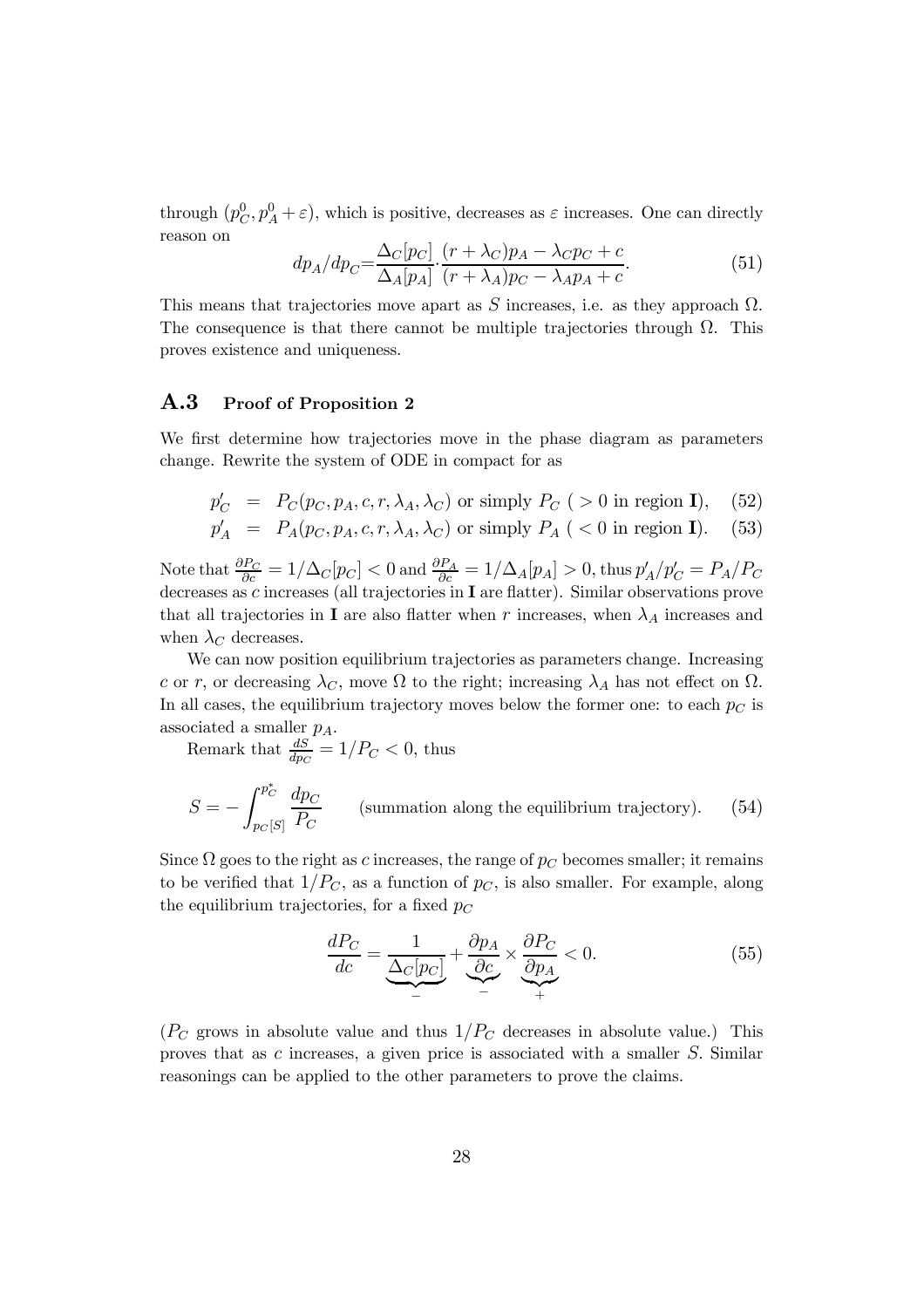### A.4 Proof of Proposition 3

We have

$$
P_C = \frac{(r + \lambda_A)p_C - \lambda_A p_A + c}{\beta_C(p_C - p_C^*)},\tag{56}
$$

$$
P_A = \frac{(r + \lambda_C)p_A - \lambda_C p_C + c}{\beta_A (p_A - p_A^*)}.
$$
\n
$$
(57)
$$

Clearly, trajectories in **I** are steeper with a higher  $\beta_C$  or a smaller  $\beta_A$ . Remark that the frontier of  $I(\Omega)$  in particular) is unchanged in this comparative statics. Remark also (this concerns point 2) that a proportional increase of  $\beta_C$  and  $\beta_A$ does not change the trajectories (but a given point corresponds to a different  $S$ ). The type of reasoning used in the proof of Proposition 2 can now be applied to show the claims.

The comparative statics with respect to  $p_C^*$  and  $p_A^*$  require further precautions. In the former, remark that trajectories are steeper with a higher  $p_C^*$  ( $p_C < p_C^*$ ) and that I is extended to the right (trajectories are simply going further to the right). These two effects concur to increase the price for given stocks. In the latter, trajectories are flatter with a (say) smaller  $p_A^*$  but  $\Omega$  moves along down  $(AA')$ . The first effect decreases prices, hence point 1, but the second could lead to a higher  $S^*$  (a smaller function is integrated over a longer interval, since the range of  $p<sub>C</sub>$  increases, see equation 54).

## A.5 Equivalent expressions for prices

On the right of 0. We have

$$
x_C[S] = \int_{p_C^*}^{p_C[S]} \Delta_C[p] dp,
$$
\n(58)

thus, writing first-order approximation on both sides we get

$$
K_C S + o(S) = \frac{1}{2} \Delta'_C [p_C^*] (p_C [S] - p_C^*)^2 + o(p_C [S] - p_C^*)^2, \tag{59}
$$

which yields

$$
p_C[S] - p_C^* \sim -\sqrt{\frac{2K_C}{\Delta'_C[p_C^*]}} S^{1/2}.
$$
 (60)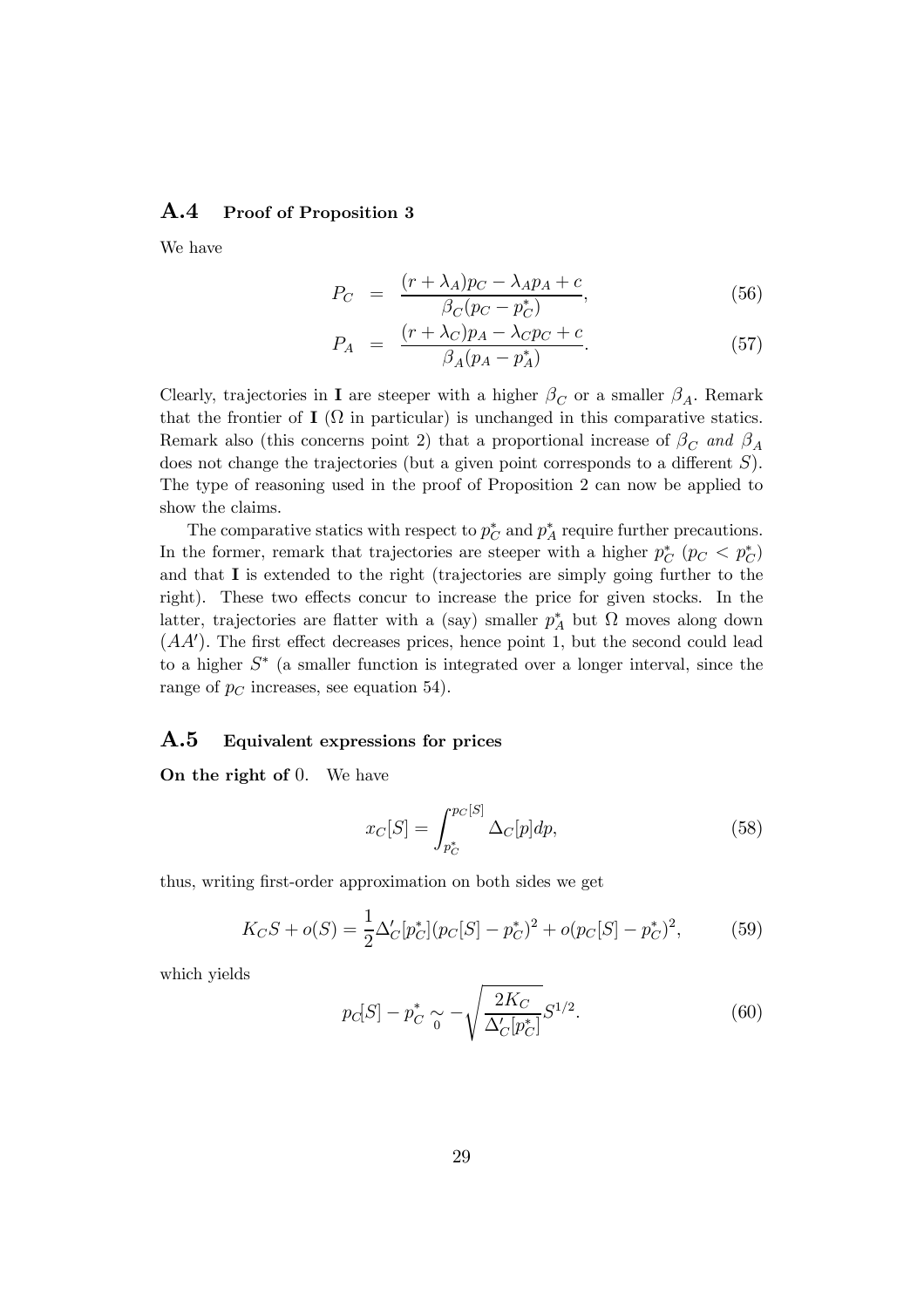**On the left of**  $S^*$ . Given that, according to  $(7)$ ,  $p'_C[S^*] \neq 0$ , we can approximate  $p_C[S]$  around  $S^*$  with  $p_C[S^*] + p'_C[S^*](S - S^*) + o(S - S^*)$ . We denote  $p'_C[S^*]$ by  $-M$ , with

$$
M = -\frac{[(r+\lambda_A)(r+\lambda_C) - \lambda_A \lambda_C] p_A^* + (r+\lambda_A + \lambda_C)c}{\lambda_C \Delta_C \left[\frac{r+\lambda_C}{\lambda_C} p_A^* + \frac{c}{\lambda_C}\right]} > 0.
$$
 (61)

Given that

$$
x_A[S] = \int_{p_A[S]}^{p_A^*} \Delta_A[p] dp,
$$
\n(62)

we can calculate that  $p_A[S] - p_A^* + o(p_A[S] - p_A^*) = \sqrt{\frac{2}{\Delta'_A[p_A^*]}} x_A^{1/2}[S]$ , or equivalently  $p_A[S] - p_A^* = \sqrt{\frac{2}{\Delta'_A [s]}}$  $\frac{2}{\Delta_A'[p_A^*]}x_A^{1/2}[S] + o(x_A^{1/2}[S]).$ 

We plug these two equivalent expressions into  $(8)$ , which yields

$$
x'_{A} = (r + \lambda_{C}) \sqrt{\frac{2}{\Delta'_{A}[p_{A}^{*}]}} x_{A}^{1/2} + \lambda_{C} M(S - S^{*}) + o(S - S^{*}) + o(x_{A}^{1/2}), \quad (63)
$$

Consider now the ODE

$$
y' = (r + \lambda_C) \sqrt{\frac{2}{\Delta_A' [p_A^*]}} y^{1/2} + \lambda_C M(S - S^*) \text{ with } y[S^*] = 0. \tag{64}
$$

The unique solution to (64) is  $K_A^2(S^* - S)^2$  with

$$
K_A = \frac{\sqrt{(r + \lambda_C)^2 + 4\Delta_A' [p_A^*] \lambda_C M} - r - \lambda_C}{2\Delta_A' [p_A^*]}.
$$
\n
$$
(65)
$$

We show now that this exact solution of approximate ODE  $(64)$  is an approximation of the solution to ODE (63).

Consider the residual  $o(S - S^*) + o(x_A^{1/2}[S])$  in the ODE (63). For all  $\varepsilon > 0$ , there is a left neighborhood of  $S^*$ , denoted  $V_{\varepsilon}$ , in which the absolute value of the residual is smaller than  $\varepsilon \times (S^* - S)$  and  $\varepsilon \times (x_A^{1/2}[S])$ . Consider the ODE

$$
y' = \left[ (r + \lambda_C) \sqrt{\frac{2}{\Delta_A' [p_A^*]}} + \varepsilon \right] y^{1/2} + (\lambda_C M - \varepsilon)(S - S^*) \text{ with } y[S^*] = 0. \tag{66}
$$

The solution to this equation is smaller than  $x_A$  on  $V_\varepsilon$  : indeed, both  $x'_A$  and  $y'$ are negative, but if  $y > x_A$  for some S in  $V_{\varepsilon}$ , it remains so for any larger stock because  $y' > x'_A$ . This is in contradiction with the fact that  $y[S^*] = x_A[S^*]$ . In other terms,

$$
x_A[S] \ge \left[ \frac{\sqrt{(r+\lambda_C + \sqrt{\frac{\beta_A}{2}}\varepsilon)^2 + 4\beta_A(\lambda_C M - \varepsilon)} - r - \lambda_C - \sqrt{\frac{\beta_A}{2}}\varepsilon}{2\beta_A} \right]^2 (S^* - S)^2. \tag{67}
$$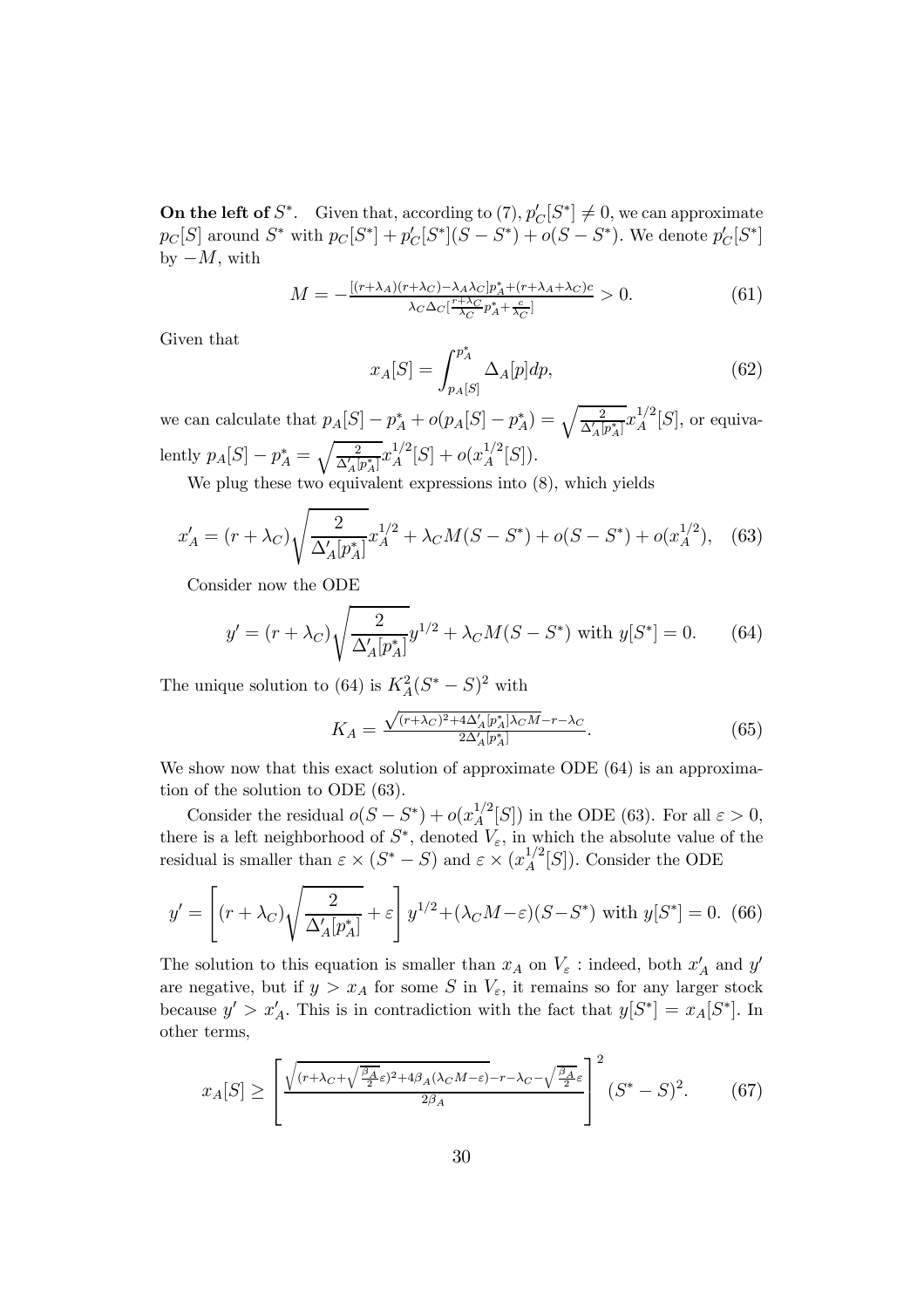A similar reasoning shows that

$$
x_A[S] \le \left[ \frac{\sqrt{(r+\lambda_C - \sqrt{\frac{\beta_A}{2}}\varepsilon)^2 + 4\beta_A(\lambda_C M + \varepsilon)} - r - \lambda_C + \sqrt{\frac{\beta_A}{2}}\varepsilon}{2\beta_A} \right]^2 (S^* - S)^2. \tag{68}
$$

These two inequalities give the approximation of  $x_A$  at  $S^*$ .

### A.6 Statistical evolution from a known state

To fix ideas, denote the observed state at, say, date  $t = 0$ , by conjuncture A and stocks  $S_0$ . Conditionally on staying in state A, the probability mass (initially 1) is attached to a unique level of the stocks; but this mass itself is eroded by potential jumps. Other states (except 0 and  $S^*$ ) are associated with a density, as we shall develop now.

The mass point  $S_{\text{max}}[t]$  (where the index max recalls that the support of the distribution is bounded above by this time dependent value) evolves following

$$
\frac{dS_{\text{max}}}{dt} = \Delta_A[p_A[S_{\text{max}}]] > 0 \text{ with } S_{\text{max}}[0] = S_0,\tag{69}
$$

whereas the lower bound of the distribution follows

$$
\frac{dS_{\min}}{dt} = \Delta_C[p_C[S_{\min}]] < 0 \text{ until } 0 \text{ is reached, with } S_{\max}[0] = S_0. \tag{70}
$$

Both values move deterministically. Clearly,

$$
\Pr[A, S_{\text{max}}[t], t] = e^{-\lambda_C t},\tag{71}
$$

which is the probability that no crisis has ever happened since date 0.

States inside the interval  $[S_{\min}[t], S_{\max}[t]]$  are associated with a positive density; outside the interval, density is null. States  $(C, 0, t)$  and  $(A, S_{\text{max}}[t], t)$  are mass points (the former only after some time has elapsed, so that  $S_{\text{min}}$  has reached 0).

To fully characterize the statistical evolution from a known state, we prove the following preliminary lemma that explains how a pointwise probability becomes a density.

#### Lemma 1

$$
\lim_{S \to S_{\text{max}}[t]} f_C[S, t] = -\frac{\lambda_C e^{-\lambda_C t}}{\Delta_C [p_C[S_{\text{max}}[t]]] + \Delta_A [p_A[S_{\text{max}}[t]]]},\tag{72}
$$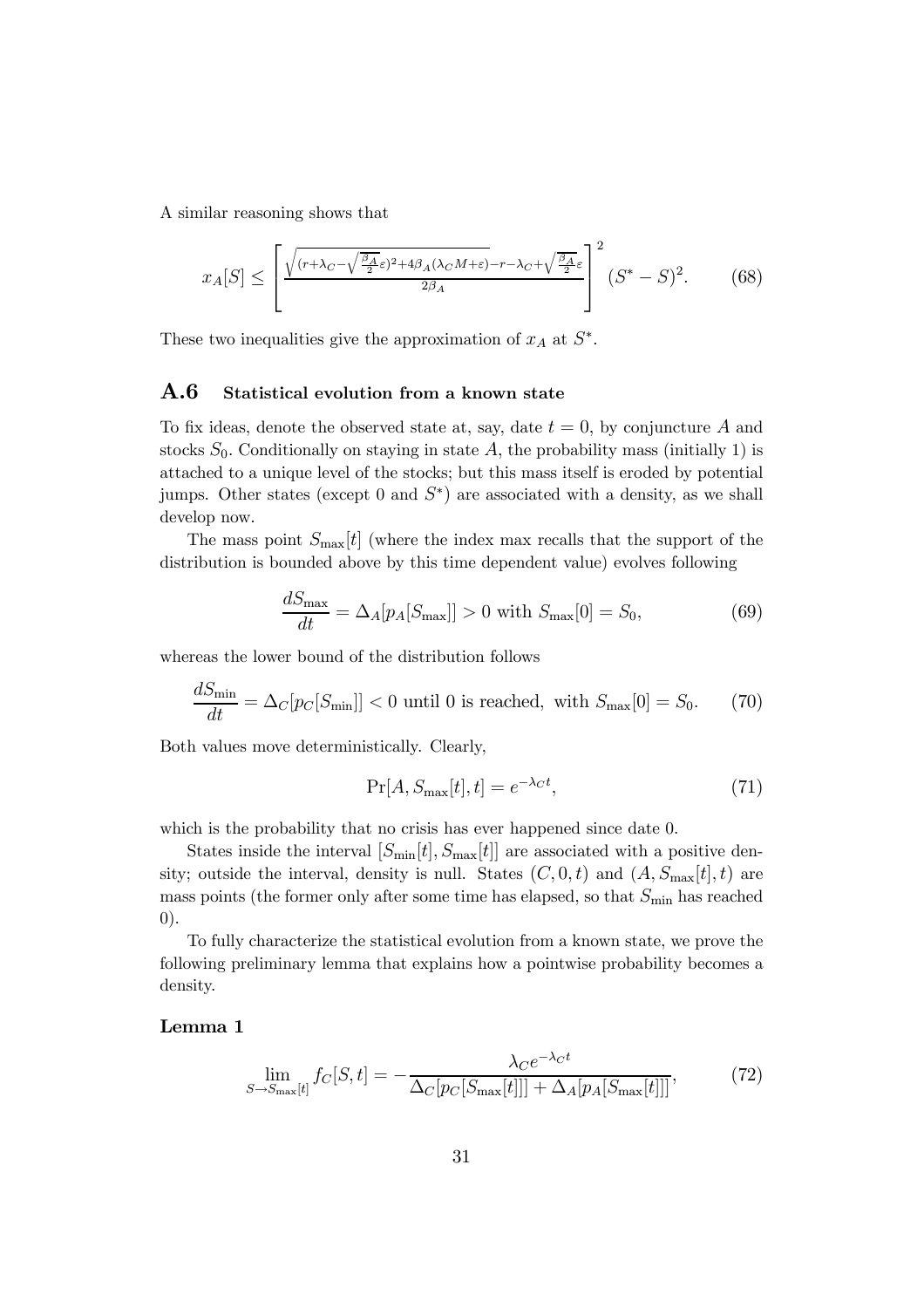**Proof.** Consider states  $\{(C, S)|S \in [S_{\text{max}}[t] - dS, S_{\text{max}}[t]]\}$  with dS small. To calculate the probability of this event at date  $t$ , we have to trace back histories that lead to these states.

Denote dt and  $dS_A$  the unique time interval and stock variation such that a jump from  $(A, S_{\text{max}}[t] - dS_A)$  to  $(C, S_{\text{max}}[t] - dS_A)$  at date  $t - dt$  followed by drainage between date  $t - dt$  and t has led to state  $(C, S_{\text{max}}[t] - dS)$ .

Clearly, all the jumps happening from the current mass point between dates  $t - dt$  and t (and only these), give states in  $[S_{\text{max}}[t] - dS, S_{\text{max}}[t]]$  at date  $t$ .<sup>16</sup> So a first-order approximation of the probability we seek is the probability that a jump from  $\{(A, S)|S \in [S_{\text{max}}[t] - dS_A, S_{\text{max}}[t]]\}$  to C has taken place between date  $t - dt$  and t. This probability is  $\lambda_C e^{-\lambda_C t} dt$ , thus

$$
\Pr[\{(C, S) | S \in [S_{\text{max}}[t] - dS, S_{\text{max}}[t]]\}] = \frac{\lambda_C \exp[-\lambda_C t]dt}{dS}.
$$
 (73)

We have to calculate the relationship between  $dS_C, dS_A$ , and dt. From the stock dynamics we have

$$
dt = \frac{dS - dS_A}{\Delta_C[p_C[S_{\text{max}}[t]]]} = \frac{dS_A}{\Delta_A[p_A[S_{\text{max}}[t]]]}.
$$
(74)

The middle term is the time needed, given drainage speed, to pass from stocks  $S_{\text{max}}[t] - dS_A$  to stocks  $S_{\text{max}}[t] - dS$ . The RHS is the time needed, given accumulation speed, to pass from  $S_{\text{max}}[t] - dS_A$  to  $S_{\text{max}}[t]$ . After straightforward substitutions, we let  $dS$  go to 0 and prove the result.

We are now equipped with a complete set of equations to describe the dynamics. Indeed, (72) and (23,24) can be used to describe statistically the system over time. The exercise is numerically demanding.

### A.7 Proof of convergence of Algorithm 2

Remark that the ODE commanding  $\phi_A$  can be written

$$
\frac{\phi'_A}{\phi_A} = -\left(\frac{\lambda_A}{\Delta_C} + \frac{\lambda_C}{\Delta_A}\right). \tag{75}
$$

On the right of  $S = 0$ ,  $\Delta_C \rightarrow 0$  so the RHS of (75) is equivalent to  $-\frac{\lambda_A}{\Delta_C}$ , i.e., using (16), to  $\frac{K_0}{\sqrt{S}}$  where  $K_0$  is a nonnegative real

$$
K_0 = \frac{\lambda_A}{\Delta'_C[p_C^*]\sqrt{K_C}}.\tag{76}
$$

<sup>&</sup>lt;sup>16</sup>Given the small size of the interval, we can neglect histories involving two jumps, so relevant histories can only consist of one jump from state  $A$  and some drainage.